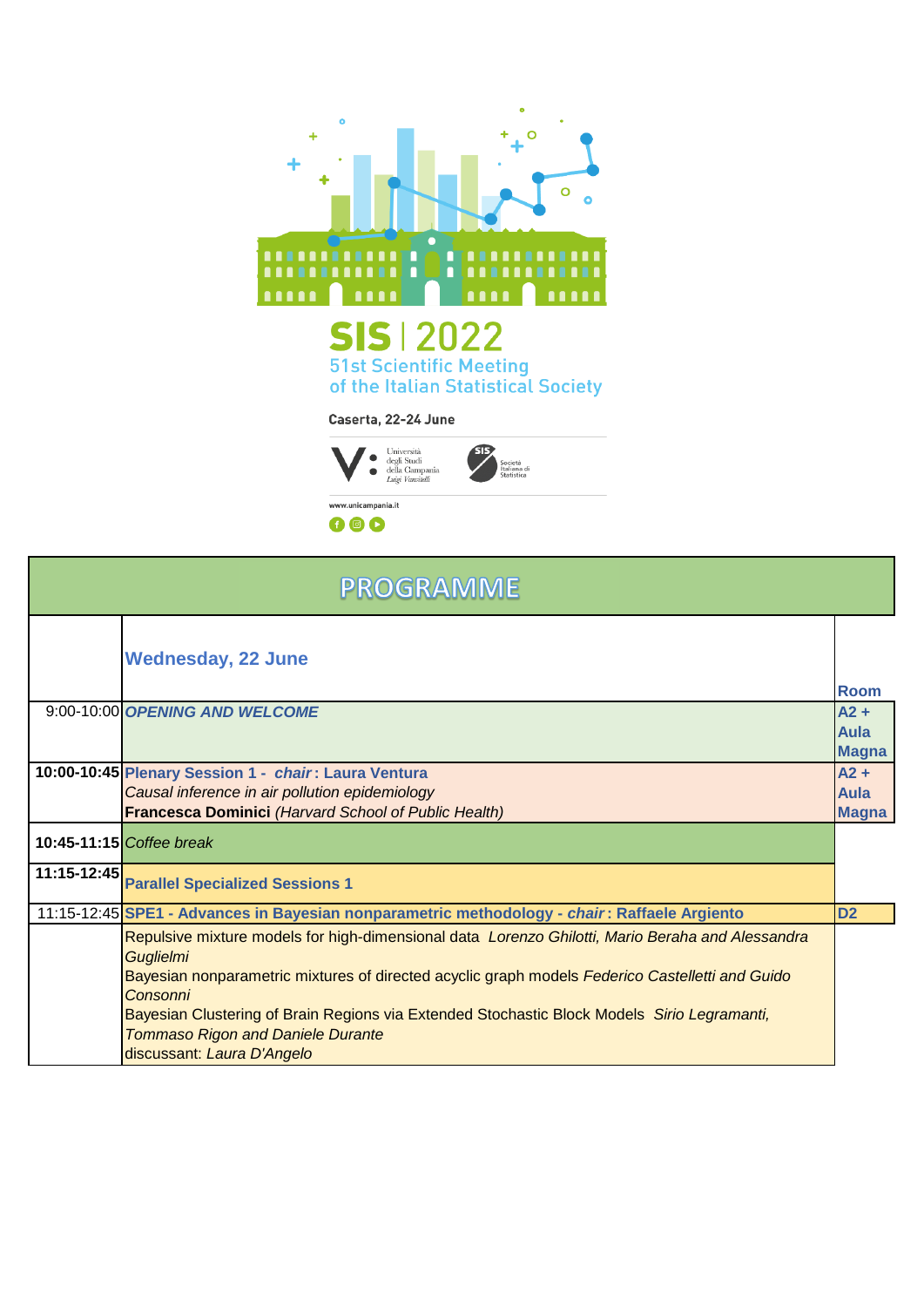|                   | 11:15-12:45 SPE2 - Data Science skills for next generation statisticians - chair: Paola Cerchiello                                                                                                                                                                                                                                                                                                                                                                                                                                                                                                                                    | <b>E2</b>      |
|-------------------|---------------------------------------------------------------------------------------------------------------------------------------------------------------------------------------------------------------------------------------------------------------------------------------------------------------------------------------------------------------------------------------------------------------------------------------------------------------------------------------------------------------------------------------------------------------------------------------------------------------------------------------|----------------|
|                   | Cluster based oversampling for rimbalanced learning Gioia Di Credico and Nicola Torelli<br>Estimating the effect of remote teaching for university students through generalised linear mixed<br>models Silvia Bacci, Bruno Bertaccini, Simone Del Sarto, Leonardo Grilli and Carla Rampichini<br>Perceived stress across EU countries: does working from home impact? Stefania Capecchi,<br>Francesca Di Iorio and Nunzia Nappo<br>discussant: Paolo Pagnattoni                                                                                                                                                                       |                |
|                   | 11:15-12:45 SPE3 - Non-parametric and semi-parametric multivariate models - chair: Enrico Ciavolino<br>"Fallacies" of PLS-SEM: An investigation Christian M. Ringle and Marko Sarstedt<br>Combine text-mining and PLS-SEM to capture heterogeneity in food satisfaction across Italy: where<br>the gut re(counts)! Michelangelo Misuraca, Paola Pasca and Alessia Meloni<br>Negative Information, or how models see data: methodological issues and applications Mario Angelelli<br>discussant: Corrado Crocetta                                                                                                                      | F <sub>2</sub> |
|                   | 11:15-12:45 SPE4 - Investigating effects of air pollution on health: a challenge for statisticians - chair:<br><b>Francesca Dominici</b>                                                                                                                                                                                                                                                                                                                                                                                                                                                                                              | <b>Magna</b>   |
|                   | Investigating effect of air pollution on health via Spatial-Resolution Varying Coefficient Models Garritt<br>L. Page and Massimo Ventrucci<br>A statistical framework for evaluating health effect of PM sources Monica Pirani, Georges<br>Bucyibaruta, Gary Fuller, David Green, Anja Tremper, Christina Mitsakou and Marta Blangiardo<br>Adjusting for unmeasured spatial confounding through shrinkage methods Pasquale Valentini,<br>Alexandra M. Schmidt, Carlo Zaccardi and Luigi Ippoliti<br>discussant: Fedele Pasquale Greco                                                                                                 |                |
|                   | 11:15-12:45 SIS GROUP Meeting - DIAS - Data, Indicators and Analyses for Sustainability<br>chair: Filomena Maggino                                                                                                                                                                                                                                                                                                                                                                                                                                                                                                                    | A <sub>2</sub> |
| 12:45-14:00 Lunch |                                                                                                                                                                                                                                                                                                                                                                                                                                                                                                                                                                                                                                       |                |
| 14:00-15:15       | <b>Parallel Solicited Sessions 1</b>                                                                                                                                                                                                                                                                                                                                                                                                                                                                                                                                                                                                  |                |
|                   | 14:00-15:15 SOL1 - Bayesian nonparametric modelling and learning - chair: Marta Catalano                                                                                                                                                                                                                                                                                                                                                                                                                                                                                                                                              | F <sub>2</sub> |
|                   | Nested Compound Random Measures Riccardo Corradin<br>A regularized-entropy estimator to enhance cluster interpretability in Bayesian nonparametrics Beatrice<br>Franzolini and Giovanni Rebaudo<br>Exact confidence sets from credible sets with finite amounts of data Bas J. K. Kleijn<br>Empirical Bayesian analysis of componentwise maxima in multivariate samples Simone A. Padoan<br>and Stefano Rizzelli                                                                                                                                                                                                                      |                |
|                   | 14:00-15:15 SOL2 - Processing of textual data in large corpora - chair: Germana Scepi                                                                                                                                                                                                                                                                                                                                                                                                                                                                                                                                                 | E2             |
|                   | Predictive performance comparisons of different feature extraction methods in a financial column<br>corpus Andrea Sciandra and Riccardo Ferretti<br>Topics and trends in the End-of-Year addresses of the Presidents of the Italian Republic (1949-2021)<br>Matilde Trevisani and Arjuna Tuzzi<br>Thematic analysis on online education issues during COVID-19 Valerio Basile, Michelangelo<br>Misuraca and Maria Spano<br>What do we learn by applying multiple methods in topic detection? A comparative analysis on a large<br>online dataset about mobility electrification Fabrizio Alboni, Margherita Russo and Pasquale Pavone |                |
|                   | 14:00-15:15 SOL3 - Businesses in industry: new challenges in sustainability, innovation, performance and<br>competitiveness - chair: Lisa Crosato                                                                                                                                                                                                                                                                                                                                                                                                                                                                                     | D <sub>2</sub> |
|                   | Estimation of gas price elasticities with hierarchical models Luigi Grossi, Filippo Favero, Aldo<br>Corbellini and Fabrizio Laurini<br>Multidimensional assessment of Eco-Innovation and its link with Marketing Innovations Ida D'Attoma<br>and Marco leva<br>SMEs Circular Economy practices in the European Union: Implications for sustainability Nunzio Tritto,<br>José G. Dias and Francesca Bassi<br>The employment effects of Italian Jobs Act. An ex-post impact evaluation Alessandro Zeli and<br>Leopoldo Nascia                                                                                                           |                |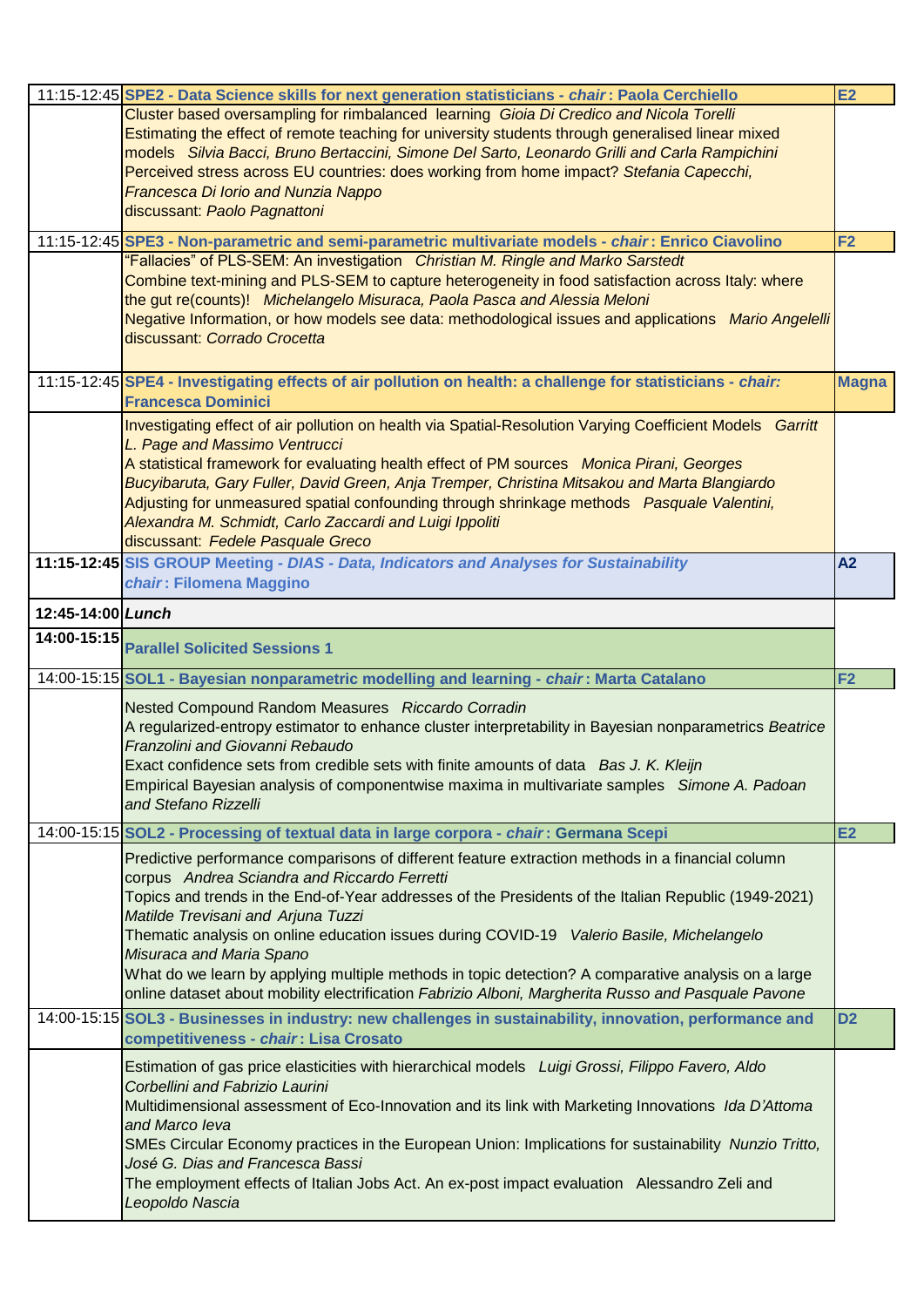| 14:00-15:15 SOL4 - Statistics for finance: new models, new data - chair: Giovanni De Luca                                                      | C <sub>2</sub> |
|------------------------------------------------------------------------------------------------------------------------------------------------|----------------|
| The News-Jumps Relationship in the Cryptocurrency Market Ahmet Faruk Aysan, Massimiliano                                                       |                |
| Caporin, Oguzhan Cepni and Francesco Poli                                                                                                      |                |
| A weighted quantile approach to Expected Shortfall forecasting Giuseppe Storti and Chao Wang                                                   |                |
| Smooth and abrupt dynamics in financial volatility: the MS-MEM-MIDAS Giampiero M. Gallo, Edoardo                                               |                |
| Otranto and Luca Scaffidi Domianello                                                                                                           |                |
| The tail index and related quantities for volatility models Fabrizio Laurini                                                                   |                |
| 14:00-15:15 Guest Session - ENBIS - European Network for Business and Industrial Statistics                                                    | A2             |
| chair: Rossella Berni                                                                                                                          |                |
| Interpretability in functional clustering with an application to resistance spot welding process in the                                        |                |
| automotive industry Christian Capezza, Fabio Centofanti, Antonio Lepore and Biagio Palumbo                                                     |                |
| Covariate-adaptive design based on the simulated annealing Marco Novelli, Alessandro Baldi                                                     |                |
| Antognini and Maroussa Zagoraiou                                                                                                               |                |
| Statistical process monitoring of thermal images in additive manufacturing: a nonparametric solution                                           |                |
| for in-situ monitoring Panagiotis Tsiamyrtzis, Marco Luigi Giuseppe Grasso and Bianca Maria                                                    |                |
| Colosimo                                                                                                                                       |                |
| 14:00-15:15 Guest Session - IBS - International Biometric Society - Italian region - chair: Stefania Galimberti Magna                          |                |
| Multiple arrows in the bayesian quiver: bayesian learning of partially directed structures from                                                |                |
| heterogeneous data Luca La Rocca, Federico Castelletti, Stefano Peluso, Francesco Claudio Stingo                                               |                |
| and Guido Consonni                                                                                                                             |                |
| Enhancing treatment effects evaluation in observational studies: a propensity score method based on                                            |                |
| Bayesian Networks Paola Vicard, Paola M.V. Rancoita, Federica Cugnata, Alberto Briganti, Fulvia                                                |                |
| Mecatti, Clelia Di Serio and Pier Luigi Conti                                                                                                  |                |
| Ensemble inference in multiverse analysis Livio Finos                                                                                          |                |
| discussant: Luca Tardella                                                                                                                      |                |
|                                                                                                                                                |                |
| 15:15-16:15 Parallel Contributed Sessions 1                                                                                                    |                |
| 15:15-16:15 CON1 - Applications in Machine Learning - chair: Alessandro Bitetto                                                                | A2             |
| A neural network approach to survival analysis with time-dependent covariates for modelling time to                                            |                |
| cardiovascular diseases in HIV patients Federica Corso, Agostino Lurani Cernuschi, Laura Galli,                                                |                |
| Chiara Masci, Camilla Muccini, Anna Maria Paganoni and Francesca leva                                                                          |                |
| Application of Explainable Artificial Intelligence in the Cryptocurrency market Golnoosh Babae i and                                           |                |
| Fatemeh Mojtahedi                                                                                                                              |                |
| Analyzing the Correlation Structure of Financial Markets Using a Quantile Graphical Model Beatrice                                             |                |
| Foroni, Luca Merlo and Lea Petrella                                                                                                            |                |
|                                                                                                                                                |                |
|                                                                                                                                                |                |
| Neural Network for statistical process control of a multiple stream binomial process with an application                                       |                |
| to HVAC systems in passenger rail vehicles Gianluca Sposito, Antonio Lepore, Biagio Palumbo and                                                |                |
| Giuseppe Giannini                                                                                                                              |                |
| Sparse signal extraction via variational SVM  Cristian Castiglione and Mauro Bernardi                                                          | D <sub>2</sub> |
| 15:15-16:15 CON2 - Bayesian modelling and inference 1 - chair: Alessandra Guglielmi                                                            |                |
| Mapping Indicators on the Unit Interval: the tipsae Shiny App Silvia De Nicolò and Aldo Gardini                                                |                |
| A Bayesian spatio-temporal model of PM10 pollutant in the Po Valley Matteo Gianella, Alessandra                                                |                |
| Guglielmi and Giovanni Lonati                                                                                                                  |                |
| Construction if a proper prior for a Bayesian envelope model Andrea Mascaretti                                                                 |                |
| Hilbert principal component regression for bimodal bounded responses Enea G. Bongiorno, Agnese<br>M. Di Brisco, Aldo Goia and Sonia Migliorati |                |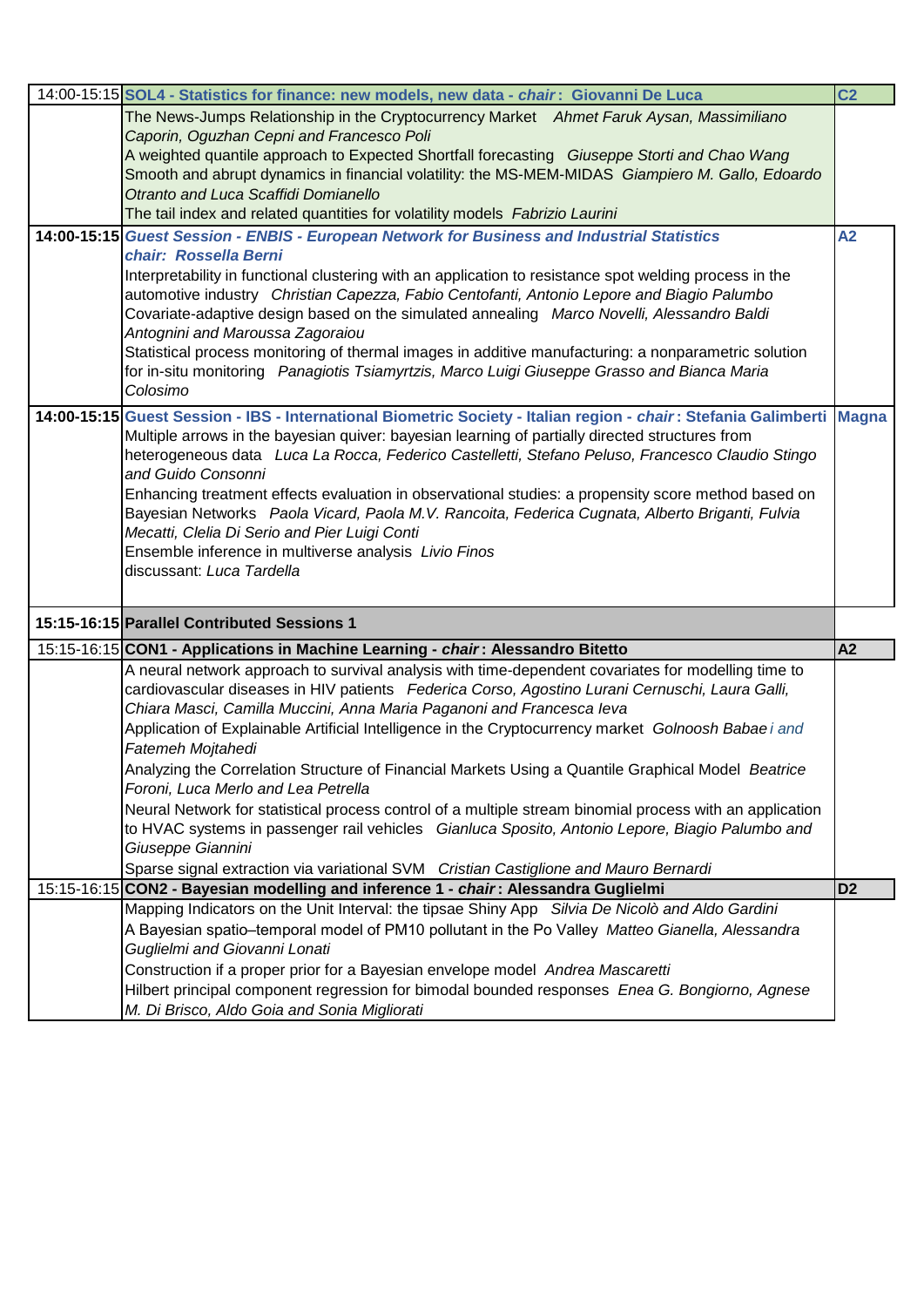| 15:15-16:15 CON3 - Methods of causal inference - chair: Falco J. Bargagli Stoffi                                                                                | C <sub>2</sub> |
|-----------------------------------------------------------------------------------------------------------------------------------------------------------------|----------------|
| Bayesian causal mediation analysis through linear mixed-effect models Chiara Di Maria, Antonino                                                                 |                |
| Abbruzzo and Gianfranco Lovison                                                                                                                                 |                |
| Bootstrap-aggregated adjustment set selection Lorenzo Giammei                                                                                                   |                |
| Exploiting partial knowledge to evaluate the average causal effect via an ABC perspective Giulia                                                                |                |
| Cereda, Fabio Corradi and Cecilia Viscardi                                                                                                                      |                |
| Intertemporal propensity score matching for casual inference: an application to covid-19 lockdowns                                                              |                |
| and air pollution in Northern Italy Daniele Bondonio and Paolo Chirico                                                                                          |                |
| 15:15-16:15 CON4 - Methods for Spatio-temporal data - chair: Pierfrancesco Alaimo di Loro                                                                       | F <sub>2</sub> |
| Spatial explorative analysis of thyroid cancer in Sicilian volcanic areas Francesca Bitonti and Angelo                                                          |                |
| Mazza                                                                                                                                                           |                |
| Using geo-spatial topic modelling to understand the public view of Italian Twitter users: a climate                                                             |                |
| change application Yuri Calleo and Francesco Pilla                                                                                                              |                |
| DISTATIS-based spatio-temporal clustering approach: an application to business cycles' time series                                                              |                |
| Raffaele Mattera and Germana Scepi                                                                                                                              |                |
| Bias correction of the maximum likelihood estimator for Emax model at the interim analysis Caterina                                                             |                |
| May and Chiara Tommasi                                                                                                                                          |                |
| 15:15-16:15 CON5 - Developments in composite indicators - chair: Maurizio Vichi                                                                                 | E2             |
| Bayesian Networks for monitoring the gender gap Flaminia Musella, Lorenzo Giammei, Silvana                                                                      |                |
| Romio, Fulvia Mecatti and Paola Vicard                                                                                                                          |                |
| An Alternative Aggregation Function for the UNDP Human Development Index Manuela Scioni and                                                                     |                |
| Paola Annoni                                                                                                                                                    |                |
| An ultrametric model for building a composite indicator system to study climate change in European                                                              |                |
| countries Giorgia Zaccaria and Pasquale Sarnacchiaro                                                                                                            |                |
| Functional Weighted Malmquist Productive Index: a proposal for a dynamic composite indicator                                                                    |                |
| Annalina Sarra, Eugenia Nissi and Tonio Di Battista                                                                                                             |                |
|                                                                                                                                                                 |                |
| CFA & PLS-PM for UX-AI Product infused Emma Zavarrone and Rosanna Cataldo                                                                                       |                |
| 15:15-16:15 CON6 - Fertility, adulthood and economic uncertainty - chair: Annalisa Busetta                                                                      | C <sub>3</sub> |
|                                                                                                                                                                 |                |
| Uncertainty and fertility intentions: a comparison between the Great Recession and the Covid-19 crisis<br>Chiara Ludovica Comolli                               |                |
| Interpreting the relationship between life course trajectories and explanatory factors. An example on                                                           |                |
| the transition to adulthood Danilo Bolano, Matthias Studer and Reto Burgin                                                                                      |                |
|                                                                                                                                                                 |                |
| The relationship between economic news and fertility: the case of Germany Maria Francesca<br>Morabito, Raffaele Guetto, Matthias Vollbracht and Daniele Vignoli |                |
|                                                                                                                                                                 |                |
| Leaving home among Millennials in Italy: does economic uncertainty matter? Silvia Meggiolaro and<br>Fausta Ongaro                                               |                |
|                                                                                                                                                                 |                |
| Adverse pregnancy outcomes in The United Kingdom following unexpected job loss Alessandro Di<br>Nallo and Selin Koksal                                          |                |
|                                                                                                                                                                 |                |
| 15:15-16:15 SIS GROUP Meeting - SDS - Statistics and Data Science<br>chair: Nicola Torelli                                                                      | <b>Magna</b>   |
|                                                                                                                                                                 |                |
| 16:15-16:45 Coffee break                                                                                                                                        |                |
| 16:45-18:15 Parallel Specialized Sessions 2                                                                                                                     |                |
| 16:45-18:15 SPE5 - Explainable Artificial Intelligence methods - chair: Arianna Agosto                                                                          | C <sub>2</sub> |
| A Time Series Approach to Explainability for Neural Nets with Applications to Risk-Management and                                                               |                |
| Fraud Detection Branka Hadji Misheva                                                                                                                            |                |
| Oracle-LSTM: a neural network approach to mixed frequency time series prediction Alessandro                                                                     |                |
| <b>Bitetto and Paola Cerchiello</b>                                                                                                                             |                |
| Multidimensional Time Series Analysis via Bayesian Matrix Auto Regression Alessandro Celani and                                                                 |                |
| Paolo Pagnottoni<br>discussant: Giada Adelfio                                                                                                                   |                |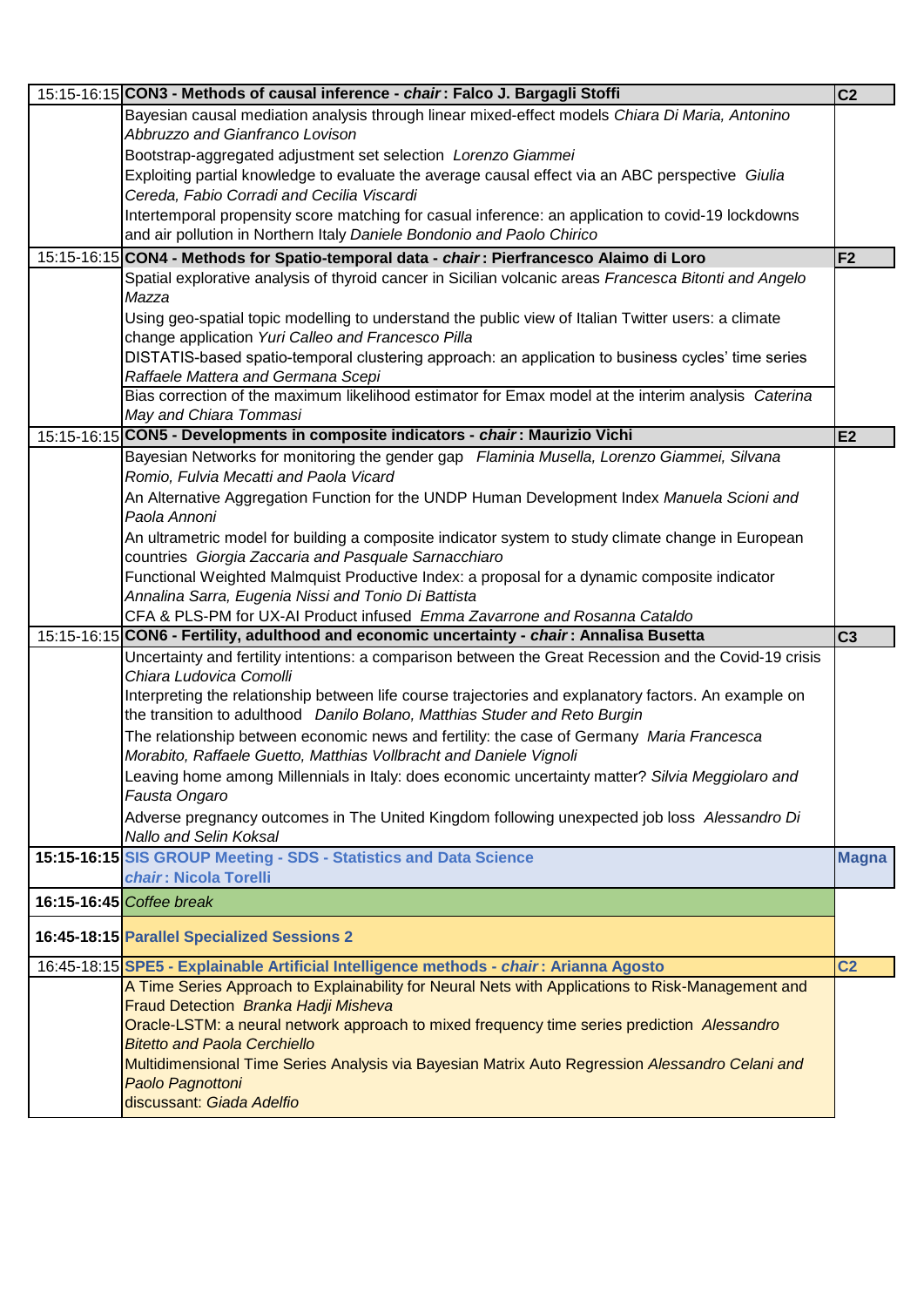| Optimizing time slots in scientific meetings: a Latent Dirichlet allocation approach Luca Frigau<br>Clustering artists based on the energy distributions of their songs on Spotify via the Common Atoms | D <sub>2</sub> |
|---------------------------------------------------------------------------------------------------------------------------------------------------------------------------------------------------------|----------------|
|                                                                                                                                                                                                         |                |
|                                                                                                                                                                                                         |                |
| Model Francesco Denti, Federico Camerlenghi, Michele Guindani and Antonietta Mira                                                                                                                       |                |
| Hidden markov models for four-way data Salvatore D. Tomarchio, Antonio Punzo and Antonello                                                                                                              |                |
| Maruotti                                                                                                                                                                                                |                |
| discussant: Leonardo Grilli                                                                                                                                                                             |                |
| 16:45-18:15 SPE7 - Family demography - chair: Silvia Meggiolaro<br><b>E2</b>                                                                                                                            |                |
| Does family of origin make the difference in occupational outcomes? Annalisa Busetta, Elena Fabrizi,                                                                                                    |                |
| <b>Isabella Sulis and Giancarlo Ragozini</b>                                                                                                                                                            |                |
| Is there a cultural driver pushing Italian low fertility? Francesca Luppi, Alessandro Rosina and Maria                                                                                                  |                |
| <b>Rita Testa</b>                                                                                                                                                                                       |                |
| Unpaid family work and the subjective well-being of Italian women during lockdown Marina Zannella,                                                                                                      |                |
| Erica Aloé, Marcella Corsi and Alessandra De Rose<br>discussant: Manuela Stranges                                                                                                                       |                |
| 16:45-18:15 SPE8 - New Frontiers in the theory of composite indicators - chair: Enrico Di Bella<br>F <sub>2</sub>                                                                                       |                |
| Methodological PLS-PM Framework for Model Based Composite Indicators Rosanna Cataldo                                                                                                                    |                |
| Open issues in composite indicators construction Leonardo Salvatore Alaimo                                                                                                                              |                |
| The posetic approach to the construction of socio-economic indicators: open issues and research                                                                                                         |                |
| opportunities Marco Fattore                                                                                                                                                                             |                |
| discussant: Filomena Maggino                                                                                                                                                                            |                |
| 16:45-18:15 GROUP Meeting - SVQS - Evaluation of the Statistical Data Production                                                                                                                        | <b>Magna</b>   |
| in collaboration with the COGIS - Commissione per la Garanzia della Qualità dell'informazione                                                                                                           |                |
| Statistica - coordinator: Maurizio Carpita - president COGIS: Maurizio Vichi                                                                                                                            |                |
| 16:45-18:15 SIS GROUP Meeting - GRASPA - Research Group for Statistical Applications to Environmental<br>G                                                                                              |                |
| <b>Problems</b>                                                                                                                                                                                         |                |
| chair: Luigi Ippoliti                                                                                                                                                                                   |                |
| 18:15-19:15 Parallel Contributed Sessions 2                                                                                                                                                             |                |
| D <sub>2</sub><br>18:15-19:15 CON7 - Bayesian modelling and inference 2 - chair: Isadora Antoniano                                                                                                      |                |
| A Bayesian beta linear model to analyze fuzzy rating responses Antonio Calcagni, Massimiliano                                                                                                           |                |
| Pastore, Gianmarco Altoe and Livio Finos                                                                                                                                                                |                |
|                                                                                                                                                                                                         |                |
| A Mixture Model for Multi-Source Cyber-Vulnerability Assessment Mario Angelelli, Serena Arima and                                                                                                       |                |
| Christian Catalano                                                                                                                                                                                      |                |
| Hierarchical Bayesian models for analysing fish biomass data Rita Fici, Antonino Abbruzzo, Luigi                                                                                                        |                |
| Augugliaro and Giacomo Milisenda                                                                                                                                                                        |                |
| Insights into the derivative-based method for nonlinear mediation models Claudio Rubino and Chiara                                                                                                      |                |
| Di Maria                                                                                                                                                                                                |                |
| An exploration of Approximate Bayesian Computation (ABC) and dissimilarities Laura Bondi, Marco                                                                                                         |                |
| <b>Bonetti and Raffaella Piccarreta</b>                                                                                                                                                                 |                |
| E2<br>18:15-19:15 CON8 - Advances in Categorical and Preference data - chair: Eugenia Nissi                                                                                                             |                |
| On the predictability of a class of ordinal data models Rosaria Simone and Domenico Piccolo                                                                                                             |                |
| Modelling multivariate ordinal data using graphical models Camilla Caroni, Fabio Alberto Comazzi,                                                                                                       |                |
| Andrea Deretti and Federico Castelletti                                                                                                                                                                 |                |
| Multinomial Thompson Sampling for adaptive experiments with rating scales Nina Deliu                                                                                                                    |                |
| Ranking extraction in nested partially ordered data systems Marco Fattore, Barbara Cavalletti, Matteo                                                                                                   |                |
| Corsi and Alessandro Avellone<br>Towards the definition of distance measures in the preference-approval structures Alessandro                                                                           |                |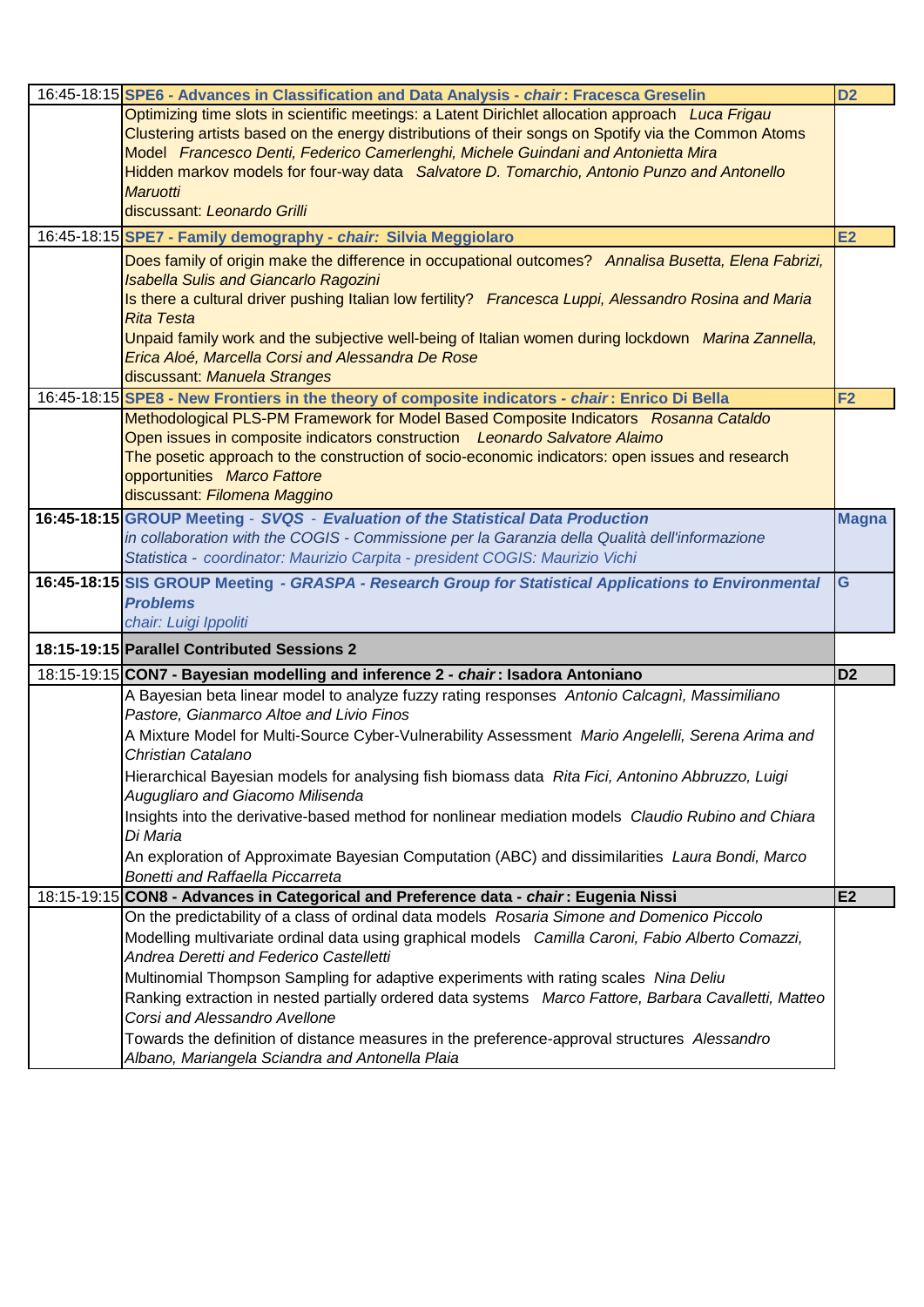| 18:15-19:15 CON9 - Covid-19 Assessment and Evaluation 1 - chair: Andrea Bucci                                                                                                                                                                                                                                                                                                                                                                                                                                                                                                                                                                                                                                                               | <b>A2</b>      |
|---------------------------------------------------------------------------------------------------------------------------------------------------------------------------------------------------------------------------------------------------------------------------------------------------------------------------------------------------------------------------------------------------------------------------------------------------------------------------------------------------------------------------------------------------------------------------------------------------------------------------------------------------------------------------------------------------------------------------------------------|----------------|
| Covid-19 impact assessment and inequality decomposition methods Federico Attili and Michele Costa                                                                                                                                                                                                                                                                                                                                                                                                                                                                                                                                                                                                                                           |                |
| Multiversal methods for model selection: COVID-19 vaccine coverage and relative risk reduction<br>Venera Tomaselli and Giulio Giacomo Cantone                                                                                                                                                                                                                                                                                                                                                                                                                                                                                                                                                                                               |                |
| The impact of vaccination rate on the spread of COVID-19 waves Arianna Agosto and Paola Cerchiello                                                                                                                                                                                                                                                                                                                                                                                                                                                                                                                                                                                                                                          |                |
| Efficiency and feasibility of two stage sampling designs for estimating SARS-CoV-2 epidemic Pietro<br>Demetrio Falorsi, Vincenzo Nardelli and Giuseppe Arbia<br>Evaluating the impacts of Covid-19 on the overall Italian death process via Functional Data Analysis<br>Riccardo Scimone, Alessandra Menafoglio, Laura M. Sangalli and Piercesare Secchi                                                                                                                                                                                                                                                                                                                                                                                    |                |
| 18:15-19:15 CON10 - Developing countries, migration and migrants - chair: Thais García-Pereiro                                                                                                                                                                                                                                                                                                                                                                                                                                                                                                                                                                                                                                              | F <sub>2</sub> |
| Domestic violence in Africa: a glance through the DHS survey Micaela Arcaio, Daria Mendola and<br>Anna Maria Parroco<br>Inequalities in undernutrition among Roma and non-Roma children in Western Balkans: an analysis of<br>the determinants Annalisa Busetta, Valeria Cetorelli and Chiara Puglisi<br>The manual, communicative and quantitative abilities of native and foreign workers according to their<br>level of education in Italy Camilla Pangallo, Oliviero Casacchia and Corrado Polli<br>HIV Prevalence in some African Territories: Socio-Economic Drivers Micaela Arcaio, Daria Mendola<br>and Anna Maria Parroco<br>A longitudinal cross country comparison of migrant integration policies via Mixture of Matrix-Normals |                |
|                                                                                                                                                                                                                                                                                                                                                                                                                                                                                                                                                                                                                                                                                                                                             |                |
| Leonardo Salvatore Alaimo, Francesco Amato and Emiliano Seri                                                                                                                                                                                                                                                                                                                                                                                                                                                                                                                                                                                                                                                                                |                |
| 18:15-19:15 CON11 - Education and job placement - chair: Mariano Porcu<br>Measuring happiness at work with categorical Principal Component Analysis Ulpiana Kocollari,<br>Maddalena Cavicchioli and Federica Demaria                                                                                                                                                                                                                                                                                                                                                                                                                                                                                                                        | C <sub>2</sub> |
| Proposal of indicators for the Education domain of the "Amisuradicomune" system Monica<br>Carbonara, Salvatore Cariello, Agata Maria Madia Carucci and Domenico Tebala<br>Early and accurate: a Machine Learning approach to predict students' final outcome with registry data<br>Lidia Rossi, Marta Cannistrà and Tommaso Agasisti<br>Students' experience with distance learning during Covid 19 pandemic in Southern Italy Angela Maria<br>D'Uggento and Nunziata Ribecco                                                                                                                                                                                                                                                               |                |
| Covid-19 and financial professional advice Marianna Brunetti and Rocco Ciciretti<br>18:15-19:15 CON12 - Time series methods and Applications - chair: Paolo Pagnottoni                                                                                                                                                                                                                                                                                                                                                                                                                                                                                                                                                                      | C <sub>3</sub> |
| Trend and cycle decomposition in nonlinear time series Maddalena Cavicchioli<br>Asymptotic properties of the SETAR parameters: a new approach Marcella Niglio and Guy Mélard                                                                                                                                                                                                                                                                                                                                                                                                                                                                                                                                                                |                |
| Food prices forecast using post-sampled crowdsourced data with Reg-ARMA model: the case of<br>Nigeria Ilaria Lucrezia Amerise, Gloria Solano Hermosilla, Vincenzo Nardelli and Giuseppe Arbia<br>Universal change point testing for dependent data Federica Spoto, Alessia Caponera and Pierpaolo                                                                                                                                                                                                                                                                                                                                                                                                                                           |                |
| <b>Brutti</b><br>19:30 Welcome Cocktail                                                                                                                                                                                                                                                                                                                                                                                                                                                                                                                                                                                                                                                                                                     |                |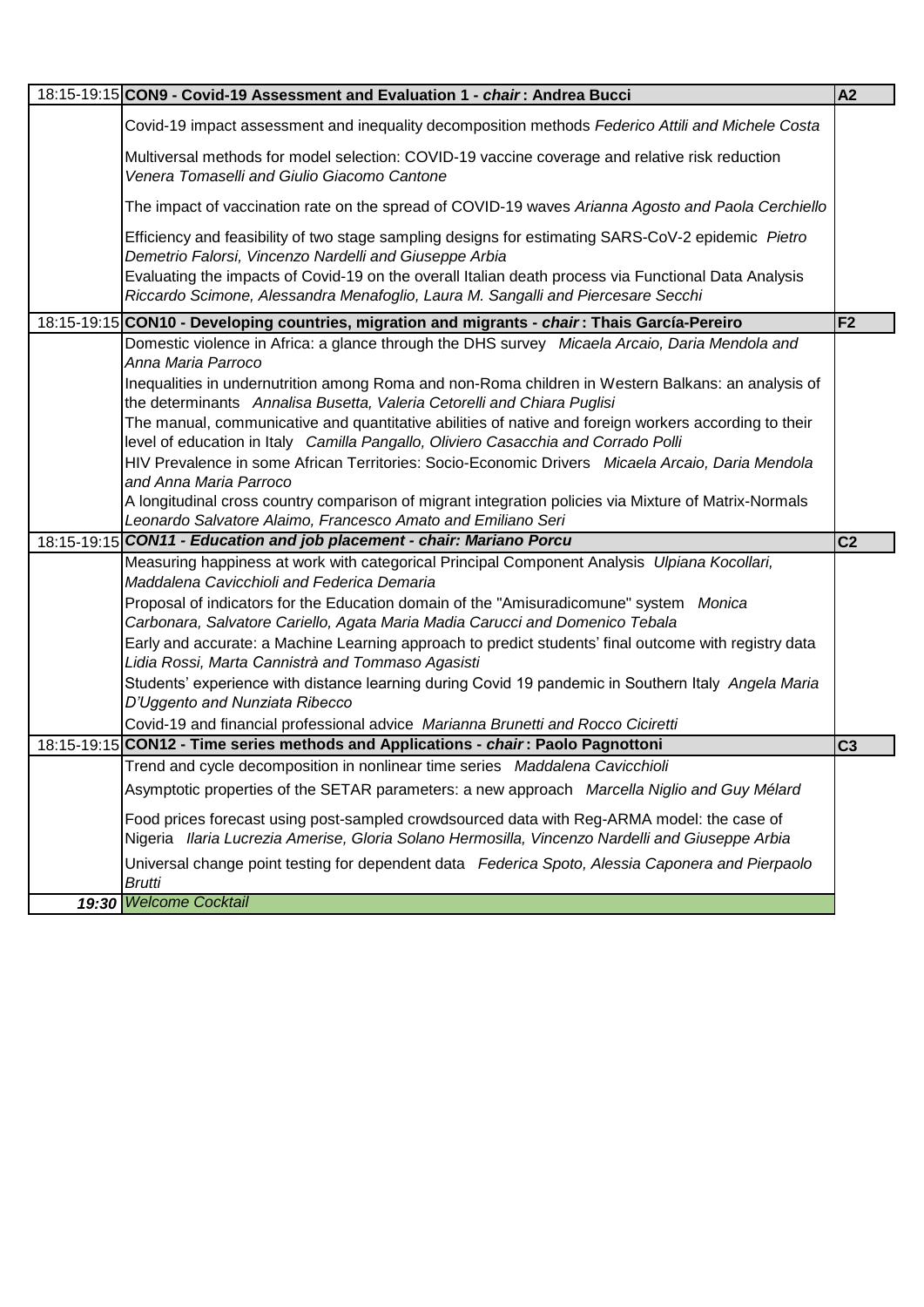## **Thrusday, 23 June**

| 8:30-9:30 Parallel Contributed Sessions 3                                                                                                                                                                                       |                |
|---------------------------------------------------------------------------------------------------------------------------------------------------------------------------------------------------------------------------------|----------------|
| 8:30-9:30 CON13 - Bayesian modelling and inference 3 - chair: Emanuele Aliverti                                                                                                                                                 | D <sub>2</sub> |
| A dynamic power prior approach to non-inferiority trials for normal means with unknown variance<br>Francesco Mariani, Fulvio De Santis and Stefania Gubbiotti                                                                   |                |
| Bayesian Change-Point Detection for a Brownian Motion with a Total Miss Criterion Bruno Buonaguidi                                                                                                                              |                |
| On the comparison of alternative Bayesian measures of posterior discrepancy Fulvio De Santis and<br>Stefania Gubbiotti                                                                                                          |                |
| A Bayesian Test for the comparison of two independent populations Mara Manca, Silvia Columbu and<br>Monica Musio                                                                                                                |                |
| A contribution to the i. j. savage problem Francesco Bertolino, Silvia Columbu and Mara Manca                                                                                                                                   |                |
| 8:30-9:30 CON14 - Methods for Complex Data - chair: Francesco Palumbo                                                                                                                                                           | A2             |
| Optimization of delayed rejection adaptive metropolis Daniele Raffo and Antonietta Mira<br>Dealing with multicollinearity and outliers in multinomial logit model: a simulation study Ida<br>Camminatiello and Antonio Lucadamo |                |
| A tool to validate the assumptions on ratios of nearest neighbors' distances: the Consecutive Ratio<br>Paths Francesco Denti and Antonietta Mira                                                                                |                |
| Dimensionality reduction and visualization for interval-valued data via midpoints-ranges principal<br>component analysis Viviana Schisa, Alfonso lodice D'Enza and Francesco Palumbo                                            |                |
| Data-driven design-based mapping of forest resources Sara Franceschi, Rosa Maria Di Biase,                                                                                                                                      |                |
| Lorenzo Fattorini, Marzia Marcheselli and Caterina Pisani                                                                                                                                                                       |                |
| 8:30-9:30 CON15 - Environmental data and Climate change - chair: Pasquale Valentini                                                                                                                                             | F <sub>2</sub> |
| Ensemble model output statistics for temperature forecasts in Veneto Gaetan Carlo, Giummole                                                                                                                                     |                |
| Federica, Mameli Valentina and Siad Si Mokrane                                                                                                                                                                                  |                |
| State of the urban Environment in Italy. A comparative analysis of selected composite indicators                                                                                                                                |                |
| Giuseppe Lecardane                                                                                                                                                                                                              |                |
| A Functional Data Analysis approach for Climate Model Selection : the case study of Campania Region                                                                                                                             |                |
| ViVeronica Villani, Elvira Romano and Paola Mercogliano                                                                                                                                                                         |                |
| Evolution of scientific literature on climate change: a bibliometric analysis Gianpaolo Zammarchi,<br>Giulia Contu and Maurizio Romano                                                                                          |                |
| Energy and material demand of the Italian Regions Flora Fullone, Giulia Iorio and Assunta Lisa Carulli                                                                                                                          |                |
| 8:30-9:30 CON16 - Health and survivorship - chair: Manuela Stranges                                                                                                                                                             | C <sub>2</sub> |
| The role of health conditions in the relationship between socio-economic status and well-being: the                                                                                                                             |                |
| counterfactual approach in mediation models Sara Manzella and Margherita Silan                                                                                                                                                  |                |
| Excess economic burden of multimorbidity: a population-based study in Italy Chiara Seghieri, Niccolò                                                                                                                            |                |
| Borri, Gaia Bertarelli and Sabina Nuti<br>Depression-free life expectancy among 50 and older Americans by gender, race/ethnicity and                                                                                            |                |
| education: the effect of marital disruption Alessandro Feraldi and Cristina Giudici                                                                                                                                             |                |
| Disability-free grandparenthood in Italy. Trends and gender differences Margherita Moretti, Elisa                                                                                                                               |                |
| Cisotto and Alessandra De Rose                                                                                                                                                                                                  |                |
|                                                                                                                                                                                                                                 |                |
| 8:30-9:30 CON17 - Advances in regression models - chair: Antonella Rocca                                                                                                                                                        | E2             |
| Semiparametric M-quantile regression for modelling georeferenced housing price data Riccardo<br>Borgoni, Antonella Carcagni, Alessandra Michelangeli, Nicola Salvati and Francesco Schirripa<br>Spagnolo                        |                |
| Resampling-based inference for high-dimensional regression Anna Vesel, Jelle J. Goeman, Angela<br><b>Andreella and Livio Finos</b>                                                                                              |                |
| Quantile regression coefficient modeling for counts to evaluate the productivity of university students<br>Viviana Carcaiso and Leonardo Grilli                                                                                 |                |
| Adaptive smoothing spline using non-convex penalties Daniele Cuntrera and Vito M.R. Muggeo<br>Conditional tests for generalized linear models Riccardo De Santis, Jelle J. Goeman, Anna Vesely                                  |                |
| and Livio Finos                                                                                                                                                                                                                 |                |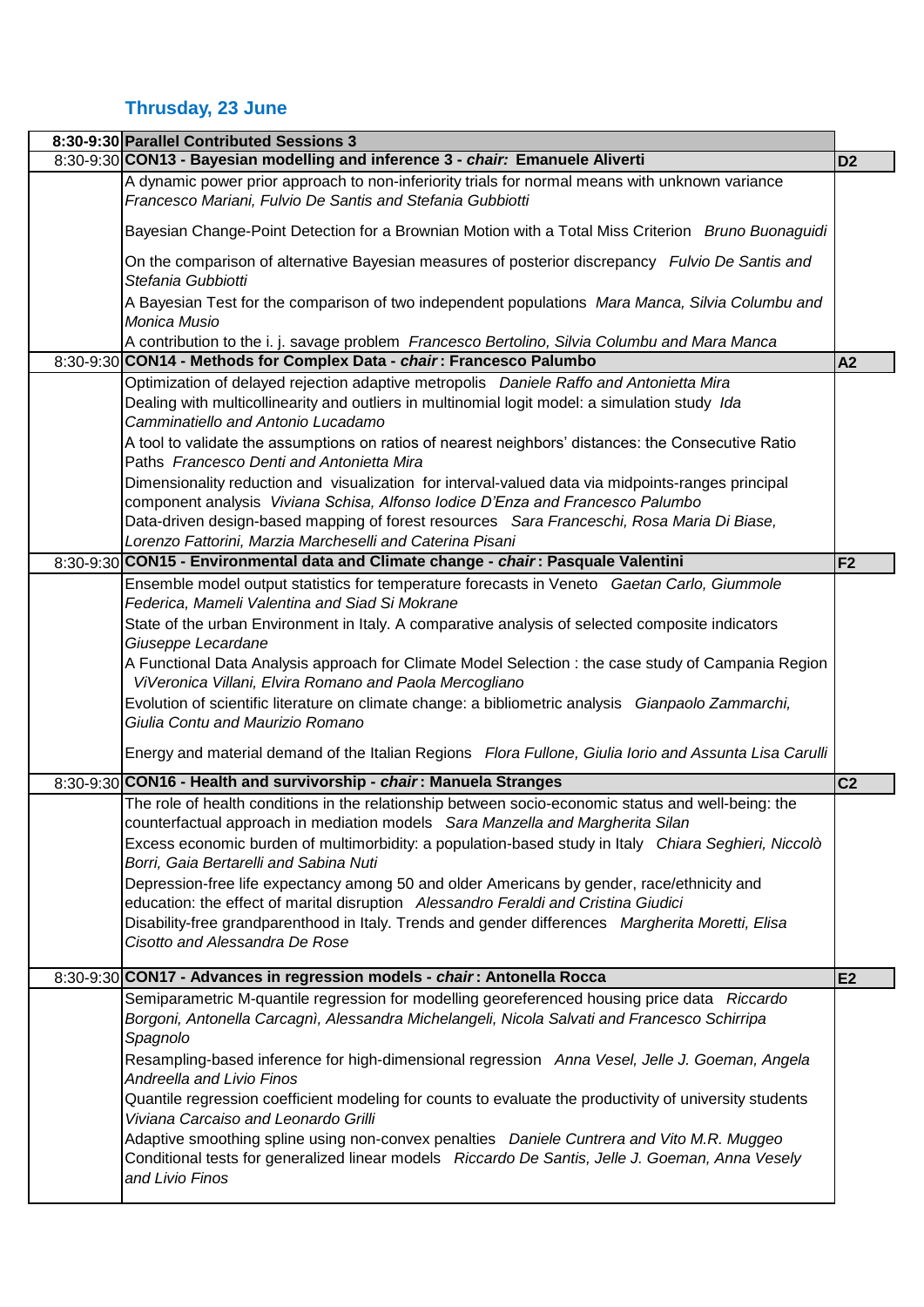|                   | 8:30-9:30 CON18 - Methods and applications in economics and finance - chair: Francesca Giambona                                                                      | C <sub>3</sub>         |
|-------------------|----------------------------------------------------------------------------------------------------------------------------------------------------------------------|------------------------|
|                   | Mixed models for anomaly detection in anti-money laundering aggregate reports Stefano lezzi and<br>Marianna Siino                                                    |                        |
|                   | On the drivers of Greenwashing risk: evidence from Eurostoxx600 Yana Kostiuk, Costanza Bosone<br>and Paola Cerchiello                                                |                        |
|                   | Modelling Financial Returns with Finite Mixtures of GED Pierdomenico Duttilo and Stefano Antonio<br>Gattone                                                          |                        |
|                   | Risk Parity strategy for portfolio construction: a kurtosis-based approach Maria Debora Braga,<br>Consuelo Rubina Nava and Maria Grazia Zoia                         |                        |
|                   | Fully reconciled probabilistic GDP forecasts from Income and Expenditure sides Tommaso Di Fonzo                                                                      |                        |
|                   | and Daniele Girolimetto                                                                                                                                              |                        |
|                   | 9:30-10:15 Plenary Session 2 - chair: Stefano Campostrini                                                                                                            | $A2 +$<br><b>Aula</b>  |
|                   | <b>Clustering of Attribute and Network Data</b><br>Anuška Ferligoj (University of Ljubljana)                                                                         |                        |
|                   | 10:15-11:00 Plenary Session 3 - chair: Raffaele Argiento                                                                                                             | <b>Magna</b><br>$A2 +$ |
|                   | Bayesian approaches for capturing the heterogeneity of neuroimaging experiments                                                                                      | <b>Aula</b>            |
|                   | Michele Guindani (University of California Irvine)                                                                                                                   | <b>Magna</b>           |
|                   | 11:00-11:30 Coffee break                                                                                                                                             |                        |
|                   | 11:30-13:00 Parallel Specialized Sessions 3                                                                                                                          |                        |
|                   | 11:30-13:00 SPE9 - Advances in complex sampling strategies - chair: Pier Luigi Conti                                                                                 | A2                     |
|                   | Random forest model-assisted estimation for finite population totals Mehdi Dagdoug, Camelia Goga                                                                     |                        |
|                   | and David Haziza                                                                                                                                                     |                        |
|                   | Design-based consistency of the Horvitz-Thompson estimator in spatial sampling Lorenzo Fattorini                                                                     |                        |
|                   | The responsive-adaptive survey design approach for planning the permanent census of population and                                                                   |                        |
|                   | housing Claudia De Vitiis, Stefano Falorsi, Alessio Guandalini, Francesca Inglese, Paolo Righi and                                                                   |                        |
|                   | Marco D. Terribili                                                                                                                                                   |                        |
|                   | discussant: Enrico Fabrizi                                                                                                                                           |                        |
|                   | 11:30-13:00 SPE10 - Socio-demographic aspects of aging in Italy - chair: Giuseppe Gabrielli                                                                          | D <sub>2</sub>         |
|                   | Socio-economic and spatial stratification of frailty in the older population Margherita Silan                                                                        |                        |
|                   | Time allocation and wellbeing in later life: the case of Italy Annalisa Donno and Maria Letizia Tanturri                                                             |                        |
|                   | The role played by migration and fertility on Italy's demographic aging trends: a provincial-level analysis                                                          |                        |
|                   | Thaís García-Pereiro and Anna Paterno                                                                                                                                |                        |
|                   | discussant: Bruno Arpino                                                                                                                                             |                        |
|                   | 11:30-13:00 SPE11 - New challenges in the labour market - <i>chair</i> : Francesca Adele Giambona                                                                    | <b>E2</b>              |
|                   | Detecting changes and evolution in specialized professional figures: an application on the Italian IT &                                                              |                        |
|                   | Digital sector Andrea Marletta                                                                                                                                       |                        |
|                   | How did the COVID-19 pandemic affect the genderpay gap in EU countries? Antonella Rocca, Paolo                                                                       |                        |
|                   | Mazzocchi, Giovanni De Luca, Rosalia Castellano and Claudio Quintano                                                                                                 |                        |
|                   | Skill Similarities and Dissimilarities in Online Job Vacancy Data across Italian Regions Adham                                                                       |                        |
|                   | Kahlawi, Lucia Buzzigoli, Laura Grassini and Cristina Martelli                                                                                                       |                        |
|                   | discussant: Francesca Bassi                                                                                                                                          |                        |
|                   | 11:30-13:00 SPE12 - Small area estimation methods with socioeconomic applications - chair: Maria Rosaria                                                             | F <sub>2</sub>         |
|                   | <b>Ferrante</b>                                                                                                                                                      |                        |
|                   | Exploring Small Area Estimation techniques to address uncertainty in Spatial Price Indexes Ilaria                                                                    |                        |
|                   | <b>Benedetti and Federico Crescenzi</b>                                                                                                                              |                        |
|                   | Flexible small area estimation of theil index using mixture of Beta Silvia De Nicolò and Silvia Pacei                                                                |                        |
|                   | Inference for big data assisted by small area methods: an application to OBEC (on-line based                                                                         |                        |
|                   | enterprise characteristics) Monica Pratesi, Francesco Schirripa Spagnolo, Gaia Bertarelli, Stefano<br>Marchetti, Monica Scannapieco, Nicola Salvati and Donato Summa |                        |
|                   | discussant: Gianni Betti                                                                                                                                             |                        |
|                   | 11:30-13:00 SIS GROUP Meeting - FutureSis                                                                                                                            |                        |
|                   | chair: Simone Di Zio                                                                                                                                                 | <b>Magna</b>           |
| 13:00-14:15 Lunch |                                                                                                                                                                      |                        |
|                   |                                                                                                                                                                      |                        |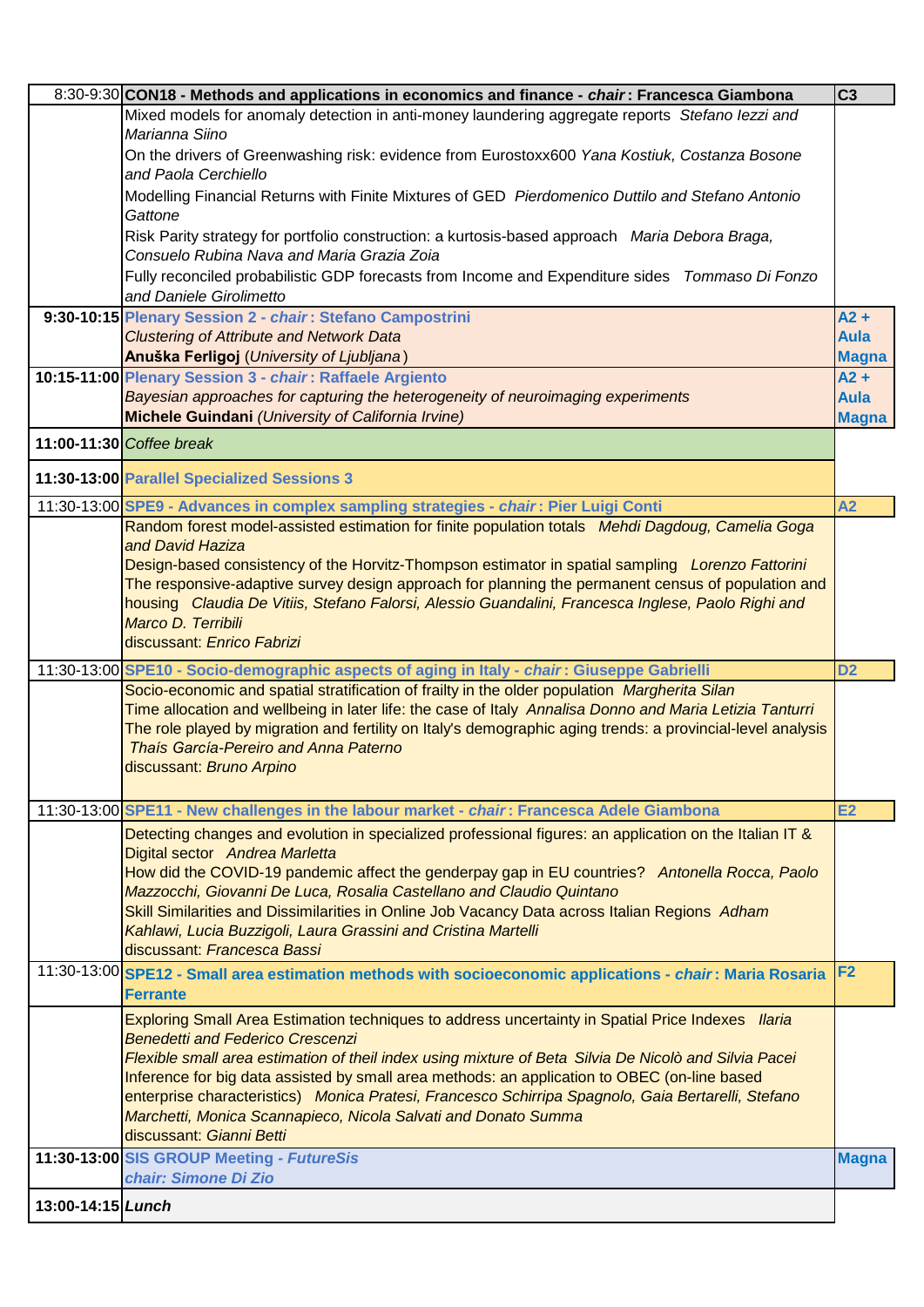| 14:15-15:30 Parallel Solicited Sessions 2                                                                                                                                                                                                                                                                                                                                                                                                                                                                                                                                                                          |                |
|--------------------------------------------------------------------------------------------------------------------------------------------------------------------------------------------------------------------------------------------------------------------------------------------------------------------------------------------------------------------------------------------------------------------------------------------------------------------------------------------------------------------------------------------------------------------------------------------------------------------|----------------|
| 14:15-15:30 SOL5 - Bayesian inference for complex random structures - chair: Federico Camerlenghi                                                                                                                                                                                                                                                                                                                                                                                                                                                                                                                  | <b>B2</b>      |
| Bayesian nonparametric modeling of mortality curves via functional Dirichlet processes Emanuele<br>Aliverti and Bruno Scarpa<br>Bayesian nonparametric clustering of spatially-referenced spike train data Laura D'Angelo<br>Towards and objective prior for bayesian cluster analysis Isadora Antoniano-Villalobos, Cristiano Villa<br>and Sara Wade<br>Bayesian Analysis of Mortality in Iceland via Locally Adaptive Splines Federico Pavone and Sirio<br>Legramanti                                                                                                                                            |                |
| 14:15-15:30 SOL6 - Advances in clustering - chair: Giorgia Zaccaria                                                                                                                                                                                                                                                                                                                                                                                                                                                                                                                                                | D <sub>2</sub> |
| A Two-step Latent Class Approach with Measurement Invariance Testing Zsuzsa Bakk, Roberto Di<br>Mari, Jennifer Oser and Marc Hooghe<br>Group-wise penalized estimation schemes in model-based clustering Alessandro Casa, Andrea<br>Cappozzo and Michael Fop<br>Extending finite mixtures of latent trait analyzers for bipartite networks Dalila Failli, Maria Francesca<br>Marino and Francesca Martella<br>A Fast Majorization-Minimization Algorithm for Convex Clustering Daniel J.W. Touw, Patrick J.F.<br>Groenen and Yu Terada                                                                             |                |
| 14:15-15:30 SOL7 - Statistical Methods for Complex Evolutionary Data - chair: Francesca Fortuna                                                                                                                                                                                                                                                                                                                                                                                                                                                                                                                    | E2             |
| A FANOVA model with repeated measures for detecting patterns in biomechanical data<br>Ana M. Aguilera, Christian Acal and Manuel Escabias<br>Modes of variation for Lorenz curves Enea G. Bongiorno and Aldo Goia<br>Analyzing textual data through Word Embedding: experiences in Istat Mauro Bruno, Elena Catanese,<br>Massimo De Cubellis, Fabrizio De Fausti, Francesco Pugliese, Monica Scannapieco and Luca<br>Valentino<br>Functional Horvitz-Thompson estimator for convex curves Adelia Evangelista, Francesca Fortuna,<br>Stefano Antonio Gattone and Tonio Di Battista                                  |                |
| 14:15-15:30 SOL8 - Children, parents, grandparents: a look on changing relationships<br>chair: Anna Paterno                                                                                                                                                                                                                                                                                                                                                                                                                                                                                                        | F <sub>2</sub> |
| Changes in social relationships of Italian older people. Evidence from FSS and SHARE Corona surveys<br>Elvira Pelle, Giulia Rivellini and Susanna Zaccarin<br>Internet use and contacts with children among older Europeans Bruno Arpino<br>A time-based comparative approach to study the changing demography of grandparenthood in Italy<br>Elisa Cisotto, Eleonora Meli and Giulia Cavrini<br>Carrying on the weight: Parental separation and children's Body Mass Index from childhood to young<br>adulthood Marco Tosi                                                                                        |                |
| 14:15-15:30 SOL9 - Living conditions, well-being and poverty - chair: Francesco Maria Chelli                                                                                                                                                                                                                                                                                                                                                                                                                                                                                                                       | <b>Magna</b>   |
| Analyzing the impact of COVID-19 pandemic on elderly population well-being Gloria Polinesi,<br>Mariateresa Ciommi and Chiara Gigliarano<br>Exploring sustainable food purchasing behaviour using Italian scanner data Ilaria Benedetti,<br>Alessandro Brunetti, Federico Crescenzi and Luigi Palumbo<br>The evaluation of heat vulnerability in Friuli-Venezia Giulia Laura Pagani, Maria Chiara Zanarotti and<br>Anja Habus<br>Understanding School-to-Work Transition in Italy: First Results from a Newly Integrated Database<br>Stefano De Santis, Anita Guelfi, Valentina Talucci and Francesco Maria Truglia |                |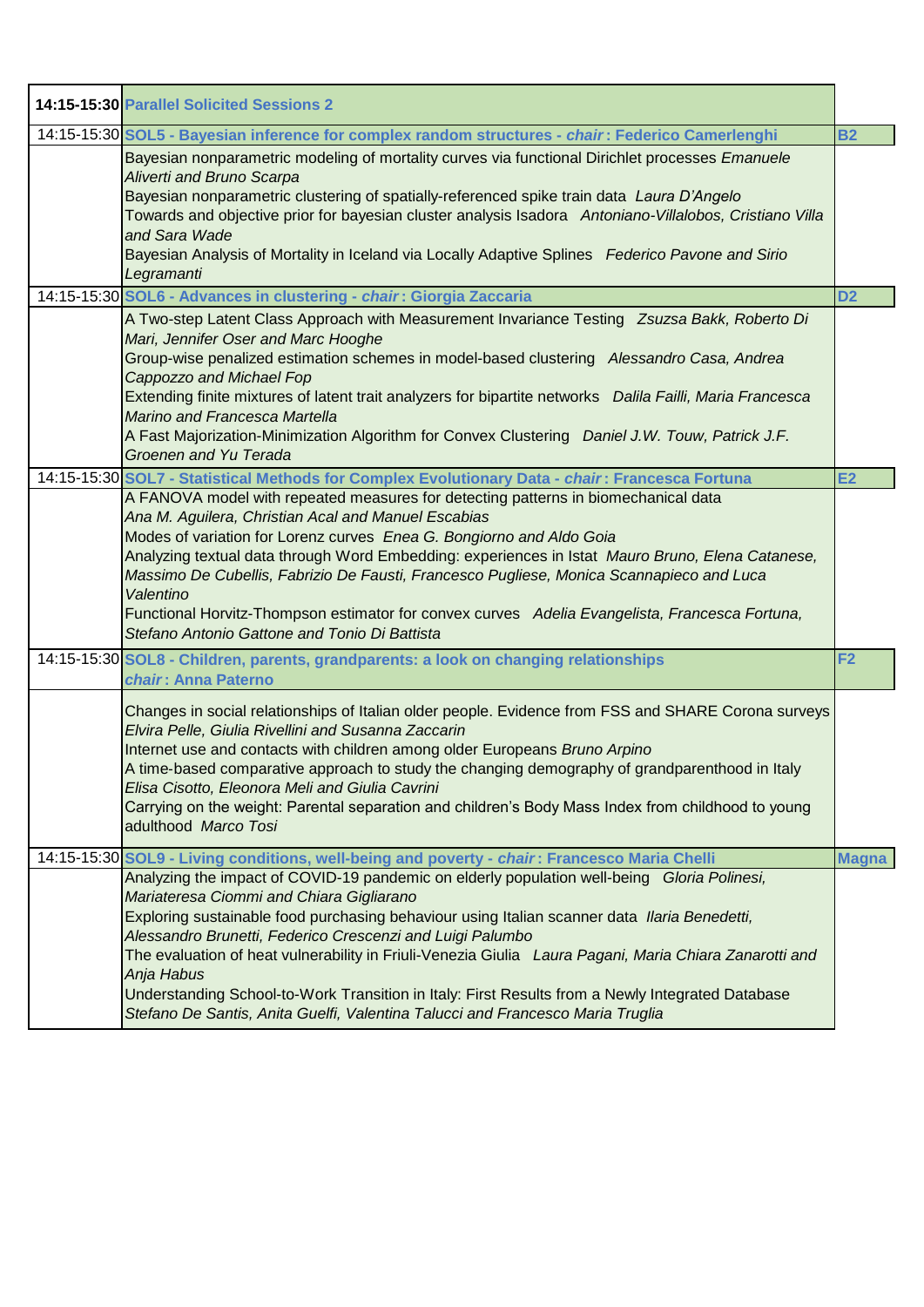| 14:15-15:15 Parallel Contributed Sessions 4                                                                                                                                                                                                                                                                                                                                                                                                                                                                                                                                                                                                                                                                                                                                                                                                                                                                          |                                       |
|----------------------------------------------------------------------------------------------------------------------------------------------------------------------------------------------------------------------------------------------------------------------------------------------------------------------------------------------------------------------------------------------------------------------------------------------------------------------------------------------------------------------------------------------------------------------------------------------------------------------------------------------------------------------------------------------------------------------------------------------------------------------------------------------------------------------------------------------------------------------------------------------------------------------|---------------------------------------|
| 14:15-15:15 CON19 - Latent Class models - chair: Leonardo Grilli                                                                                                                                                                                                                                                                                                                                                                                                                                                                                                                                                                                                                                                                                                                                                                                                                                                     | C <sub>3</sub>                        |
| Latent thresholds model in classification tasks Giuseppe Mignemi, Andrea Spoto and Antonio<br>Calcagni<br>Adaptive filters for time-varying correlation parameters Michele Lambardi di San Miniato, Ruggero<br>Bellio, Luca Grassetti and Paolo Vidoni<br>Bayesian structural learning for Latent Class Model with an application to Record Linkage Davide Di<br>Cecco                                                                                                                                                                                                                                                                                                                                                                                                                                                                                                                                               |                                       |
| Multilevel Latent Class modelling to advise students in self-learning platforms: an application in the<br>context of learning Statistics Roberto Fabbricatore, Zsuzsa Bakk, Roberto Di Mari, Mark de Rooij and<br>Francesco Palumbo<br>Latent Markov models with associated mixed responses Alfonso Russo and Alessio Farcomeni                                                                                                                                                                                                                                                                                                                                                                                                                                                                                                                                                                                      |                                       |
| 14:15-15:15 CON20 - Methods for health studies - chair: Sara Fontanella                                                                                                                                                                                                                                                                                                                                                                                                                                                                                                                                                                                                                                                                                                                                                                                                                                              | C <sub>2</sub>                        |
| Beyond the fragility index Piero Quatto and Enrico Ripamonti<br>Evaluation of the diagnostic-therapeutic paths for schizophrenic patients through state sequences<br>analysis Laura Savaré, Giovanni Corrao and Francesca leva<br>Optimal timing of bone-marrow transplant in myelodysplastic syndromes through multi-state modeling<br>and microsimulation Caterina Gregorio, Marta Spreafico and Francesca leva<br>A fully Bayesian approach for sample size determination of Poisson clinical trials Susanna Gentile and<br>Valeria Sambucini<br>Compartmental models in epidemiology: Application on Smoking Habits in Tuscany Alessio Lachi,<br>Cecilia Viscardi, Maria Chiara Malevolti, Giulia Carreras and Michela Baccini<br>15:30-16:15 Plenary Session 4 - chair: Sabrina Giordano<br><b>Historical Overview of Textbook Presentations of Statistical Science</b><br>Alan Agresti (University of Florida) | $B2 +$<br><b>Aula</b><br><b>Magna</b> |
| 16:15-16:45 Coffee break                                                                                                                                                                                                                                                                                                                                                                                                                                                                                                                                                                                                                                                                                                                                                                                                                                                                                             |                                       |
| 16:45-18:00 Awards - chair: Domenico Piccolo<br>- Young Scholars for Contributions to Statistical Disciplines<br>- Best Ph.D. Thesis<br>- Y-SIS, Best contribution presented at the conference SIS2022                                                                                                                                                                                                                                                                                                                                                                                                                                                                                                                                                                                                                                                                                                               | E2                                    |
| 16:45-18:00 GROUP Meeting - SVQS - On the ANVUR system for Self-evaluation, Periodic evaluation and<br><b>Accreditation (AVA)</b><br>coordinator: Maurizio Carpita - coordinator SVQS-AVA: Salvatore Ingrassia                                                                                                                                                                                                                                                                                                                                                                                                                                                                                                                                                                                                                                                                                                       | <b>Magna</b>                          |
| 18:00-19:15 SIS Assembly                                                                                                                                                                                                                                                                                                                                                                                                                                                                                                                                                                                                                                                                                                                                                                                                                                                                                             | A2                                    |
| 21:00 Social Dinner                                                                                                                                                                                                                                                                                                                                                                                                                                                                                                                                                                                                                                                                                                                                                                                                                                                                                                  |                                       |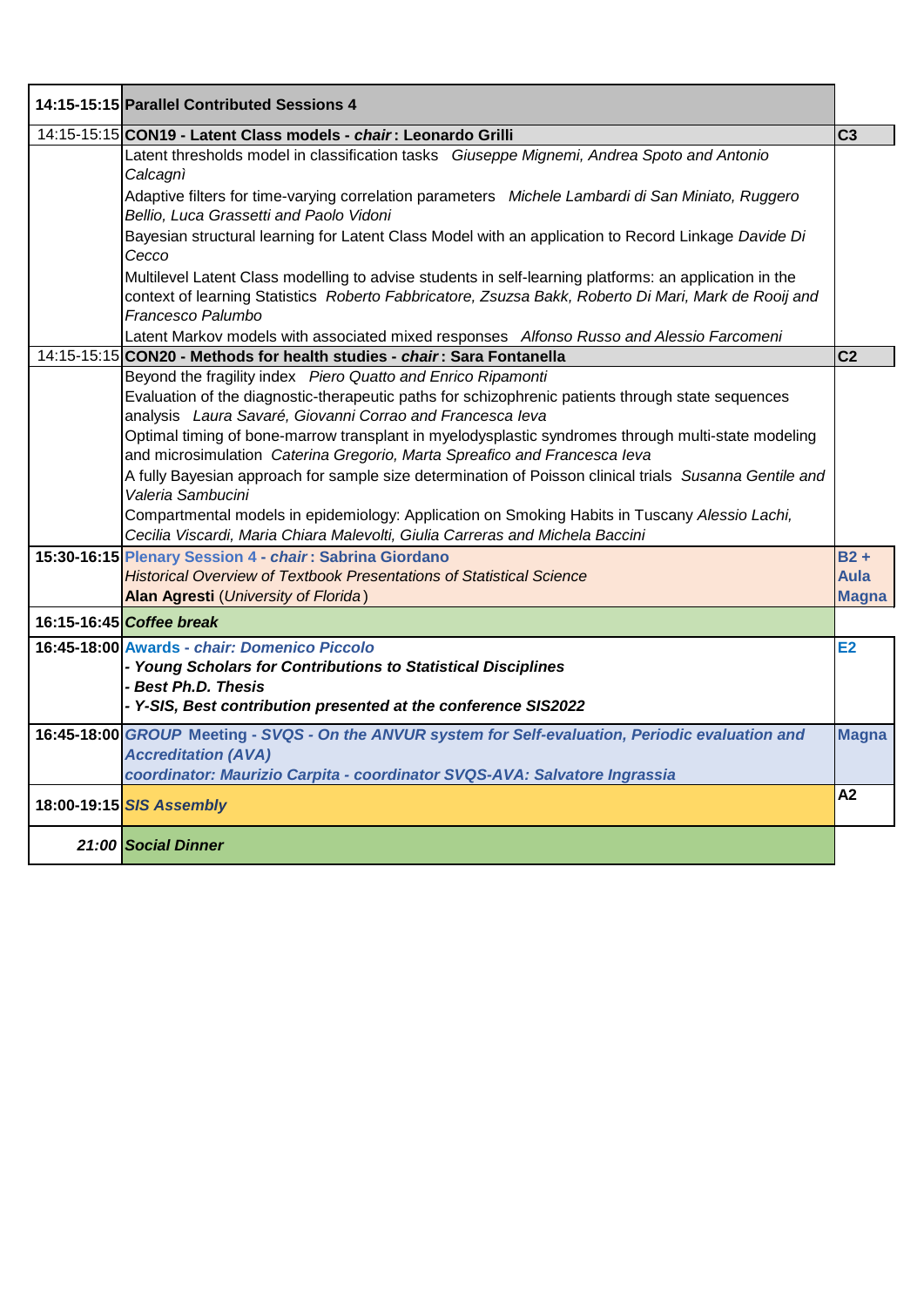## **Friday, 24 June**

| 9:00-10:15 Parallel Solicited Sessions 3                                                                                                                                                            |                |
|-----------------------------------------------------------------------------------------------------------------------------------------------------------------------------------------------------|----------------|
| 9:00-10:15 SOL10 - Data Science for Functional and Complex Data - chair: Simone Vantini                                                                                                             | A2             |
| A parsimonious approach to representing functional Enea G. Bongiorno and Aldo Goia                                                                                                                  |                |
| Functional Regression Models with Interpretable Sparse Structure Mauro Bernardi and Marco                                                                                                           |                |
| Stefanucci                                                                                                                                                                                          |                |
| COVID-19 in Italy: characterizing the shapes of epidemic waves through Functional Data Analysis<br>Marzia A. Cremona, Tobia Boschi, Jacopo Di Iorio, Lorenzo Testa and Francesca Chiaromonte        |                |
| Mixed-effects high-dimensional multivariate regression via group-lasso regularization Francesca leva,                                                                                               |                |
| Andrea Cappozzo and Giovanni Fiorito                                                                                                                                                                |                |
| 9:00-10:15 SOL11 - The integration of immigrants in Italy: a multidimensional perspective                                                                                                           | <b>E2</b>      |
| chair: Raffaele Guetto                                                                                                                                                                              |                |
| Albanian, Romanian and Italian women's fertility intentions: a comparative perspective among                                                                                                        |                |
| migrants, stayers and natives Thaís García-Pereiro and Anna Paterno                                                                                                                                 |                |
| Does self-employment in the origin-country affect self-employment after migration? Evidence from Italy                                                                                              |                |
| and Spain Floriane Bolazzi and Ivana Fellini                                                                                                                                                        |                |
| The impact of integration on immigrants' health behaviours in Italy Giovanni Minchio, Raffaella                                                                                                     |                |
| Rusciani and Teresa Spadea                                                                                                                                                                          |                |
| Migration, gender, and the distribution of paid and unpaid labour. Preliminary perspectives on foreign                                                                                              |                |
| couples in Italy Rocco Molinari, Agnese Vitali and Ester Gallo                                                                                                                                      |                |
| 9:00-10:15 SOL12 - Sampling techniques for big data analysis - chair: Daniela Marella                                                                                                               | F <sub>2</sub> |
| Non-probability samples and big data: how to use them? Pier Luigi Conti                                                                                                                             |                |
| Combining Big Data with probability survey data: a comparison of methodologies for estimation from                                                                                                  |                |
| non-probability surveys Maria Del Mar Rueda, Ramon Ferri-García and Luis Castro-Martín                                                                                                              |                |
| A Bayesian approach for combining probability and non-probability samples surveys Silvia                                                                                                            |                |
| Biffignandi, Camilla Salvatore, Joseph Sakshaug, Bella Struminskaya and Arkadiousz Wisniowski<br>Big data and Official Statistics: some evidences Paolo Righi, Natalia Golini and Gianpiero Bianchi |                |
|                                                                                                                                                                                                     |                |
| 9:00-10:15 SOL13 - The analysis of students performance and behaviour based on large databases -                                                                                                    | <b>Magna</b>   |
| chair: Giancarlo Ragozini                                                                                                                                                                           |                |
| Students enrolled in STEM discipline in Italy: patterns of retention, dropout and switch Valentina                                                                                                  |                |
| Tocchioni, Carla Galluccio, Maria Francesca Morabito and Alessandra Petrucci                                                                                                                        |                |
| Estimating peers effect in university students' dropout decisions Mariano Porcu, Isabella Sulis and                                                                                                 |                |
| <b>Cristian Usala</b><br>The routes of Southern Italy University students: an explorative analysis Gabriele Ruiu and Vincenzo                                                                       |                |
| Giuseppe Genova                                                                                                                                                                                     |                |
| A new bipartite matching approach for record linkage: the case of two big Italian databases Martina                                                                                                 |                |
| Vittorietti, Andrea Priulla, Vincenzo Giuseppe Genova, Giovanni Boscaino and Ornella Giambalvo                                                                                                      |                |
|                                                                                                                                                                                                     |                |
| 9:00-10:00 Parallel Contributed Sessions 5                                                                                                                                                          |                |
| 9:00-10:00 CON21 - Covid-19 Assessment and Evaluation 2 - chair: Giulia Cavrini                                                                                                                     | C <sub>2</sub> |
| We are in the same storm but not in the same boat: Impact of COVID-19 on UK households                                                                                                              |                |
| Demetrio Panarello and Giorgio Tassinari                                                                                                                                                            |                |
| A network approach to investigate learning experiences and social support in higher education laria<br>Primerano, Maria Carmela Catone, Giuseppe Giordano and Maria Prosperina Vitale               |                |
|                                                                                                                                                                                                     |                |
|                                                                                                                                                                                                     |                |
| Physical and cultural activity, internet use and anxiety of Italian university students during the pandemic<br>Giovanni Busetta, Maria Gabriella Campolo and Demetrio Panarello                     |                |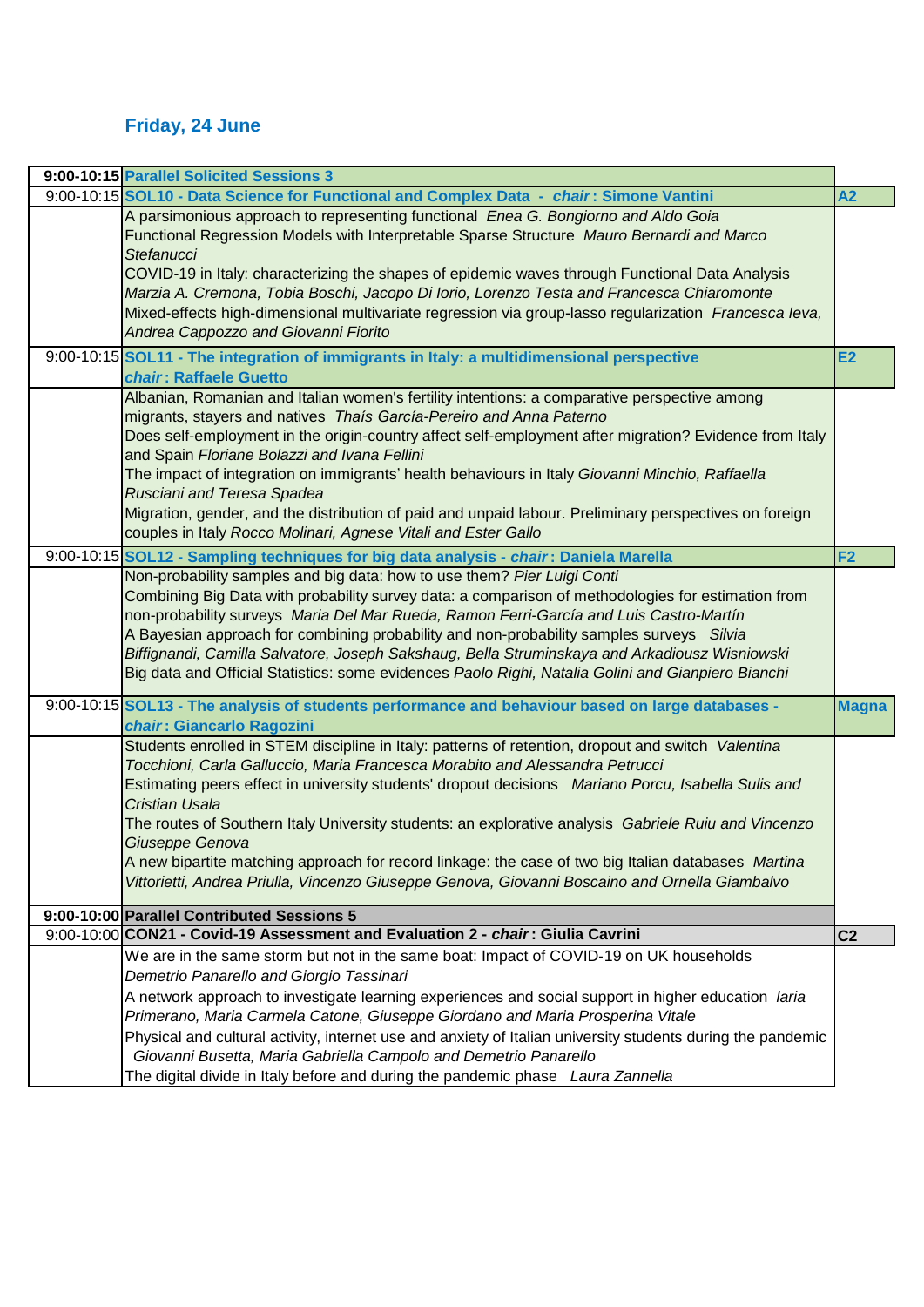| 9:00-10:00 CON22 - Bayesian modelling and inference 4 - chair: Lenoardo Egidi                                                                                 | D <sub>2</sub> |
|---------------------------------------------------------------------------------------------------------------------------------------------------------------|----------------|
| Bayesian functional mixed effects model for sports data Patric Dolmeta, Raffaele Argiento and Silvia<br>Montagna                                              |                |
| Bayesian Optimization with Machine Learning for Big Data Applications in the Cloud Bruno Guindani,<br>Danilo Ardagna and Alessandra Guglielmi                 |                |
| Linear models with assumptions-free residuals: a Bayesian Nonparametric approach Filippo Ascolani,<br>Antonio Lijoi and Igor Prunster                         |                |
| Confidence distributions and fusion inference for intractable likelihoods Elena Bortolato and Laura<br>Ventura                                                |                |
| Wasserstein distance and applications to Bayesian nonparametrics Marta Catalano, Hugo Lavenant,<br>Antonio Lijoi and Igor Prunster                            |                |
| 9:00-10:00 CON23 - Network Analysis and community detection - chair: Elvira Romano                                                                            | C <sub>3</sub> |
| Community detection in networks: a heuristic version of Girvan Newman algorithm Ilaria Bombelli and<br>Lorenzo Di Rocco                                       |                |
| Geographically weighted regression for spatial network data: an application to traffic volumes<br>estimation Andrea Gilardi, Riccardo Borgoni and Jorge Mateu |                |
| Asymmetric Spectral Clustering: a comparison between symmetrizations Cinzia Di Nuzzo and<br>Donatella Vicari                                                  |                |
| Community detection of seismic point processes Valeria Policastro, Nicoletta D'Angelo and Giada<br>Adelfio                                                    |                |
| An Explorative analysis of Different Distance Metrics to Compare Unweighted Undirected Networks<br>Anna Simonetto, Matteo Ventura and Gianni Gilioli          |                |
| 10:15-11:15 Parallel Contributed Sessions 6                                                                                                                   |                |
| 10:15-11:15 CON24 - Gender, attitudes and family ties - chair: Rocco Molinari                                                                                 | D <sub>2</sub> |
| Parents of a disabled child in Italy: less healthy but more civically engaged Nicoletta Balbo and Danilo                                                      |                |
| Bolano                                                                                                                                                        |                |
| Searching the nexus between women's empowerment and female genital cutting (FGC) Patrizia                                                                     |                |
| Farina, Liva Ortensi, Thomas Pettinato and Enrico Ripamonti                                                                                                   |                |
| Social stratification, gender, and attitudes towards voluntary childlessness in Europe: A double                                                              |                |
| machine learning approach Danilo Bolano and Francesco C. Billari                                                                                              |                |
| Integrating structuralism and diffusionism to explain the new Italian emigration Francesca Bitonti                                                            |                |
| On the effects of rooted family ties in business networks: The South of Italy in the 19th century                                                             |                |
| Roberto Rondinelli, Giancarlo Ragozini and Maria Carmela Schisani                                                                                             |                |
| 10:15-11:15 CON25 - Methods and Applications in Clustering - chair: Carla Rampichini                                                                          | A2             |
| A semi-supervised clustering method to extract information from the electronic Word Of Mouth Giulia                                                           |                |
| Contu, Luca Frigau, Maurizio Romano and Marco Ortu                                                                                                            |                |
| Spectral approach for clustering three-way data Cinzia Di Nuzzo and Salvatore Ingrassia                                                                       |                |
| Double clustering with a matrix-variate regression model: finding groups of athletes and disciplines in                                                       |                |
| decathlon's data Mattia Stival, Mauro Bernardi, Manuela Cattelan and Petros Dellaportas                                                                       |                |
| Classification of the population dynamics Federico Bacchi and Laura Neri                                                                                      |                |
| Locating y-Ray Sources on the Celestial Sphere via Modal Clustering Anna Montin, Alessandra R.                                                                |                |
| Brazzale and Giovanna Menardi                                                                                                                                 |                |
| 10:15-11:15 CON26 - Sampling and Official Statistics - chair: Sara Franceschi                                                                                 | E2             |
| Fisher's Noncentral Hypergeometric Distribution for Population Size Estimation Veronica Ballerini and                                                         |                |
| <b>Brunero Liseo</b>                                                                                                                                          |                |
| Small area models for skew and kurtotic distributions Maria Rosaria Ferrante and Lorenzo Mori                                                                 |                |
| The use of remotely sensed data in sampling designs for forest monitoring Chiara Bocci, Gherardo                                                              |                |
| Chirici, Giovanni D'Amico, Saverio Francini and Emilia Rocco                                                                                                  |                |
| Analyzing different causes of one-inflation in capture recapture models for criminal populations                                                              |                |
| Davide Di Cecco, Andrea Tancredi and Tiziana Tuoto                                                                                                            |                |
| Administrative database and official statistics: an IT and statistical procedure Caterina Marini and                                                          |                |
| Vittorio Nicolardi                                                                                                                                            |                |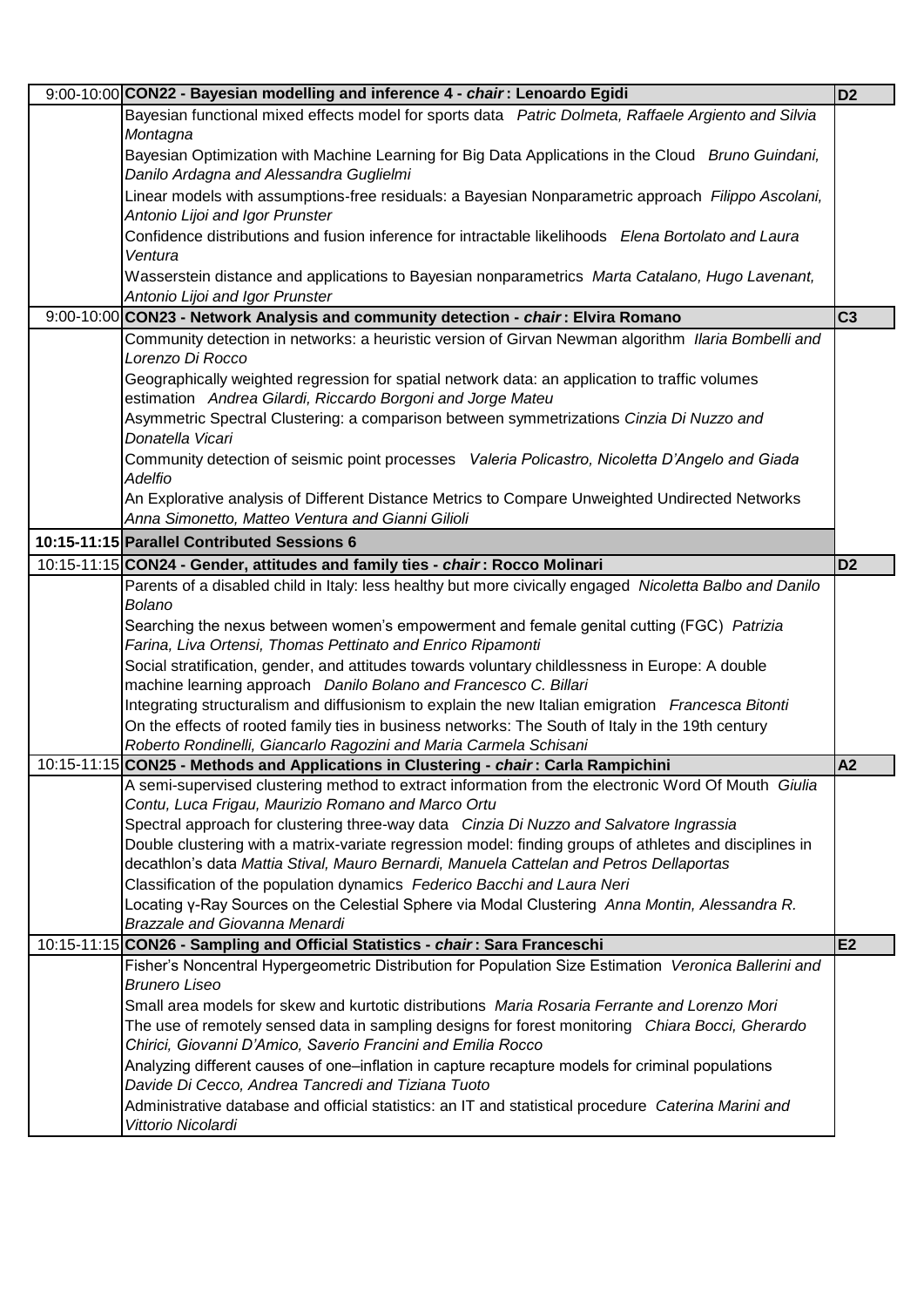| 10:15-11:15 CON27 - Spatial modeling and Analyses - chair: Marzia Marcheselli                            | F <sub>2</sub> |
|----------------------------------------------------------------------------------------------------------|----------------|
| Spatial statistics analysis using microdata: an application at agricultural sector Daniela Fusco, Maria  |                |
| Antonietta Liguori, Valerio Moretti and Francesco Giovanni Truglia                                       |                |
| Bayesian spatial modeling of extreme precipitation Federica Stolf                                        |                |
| A proposal to adjust local Moran's I for measuring residential segregation Antonio De Falco and          |                |
| Antonio Irpino                                                                                           |                |
| Accurate directional inference for gaussian graphical models Claudia Di Caterina, Nancy Reid and         |                |
| Nicola Sartori                                                                                           |                |
| Depopulation and population ageing in italian territories Cecilia Reynaud and Sara Miccoli               |                |
| 10:15-11:15 CON28 - Advances in Classification - chair: Mariateresa Ciommi                               | C <sub>3</sub> |
| Measures of interrater agreement based on the standard deviation Giuseppe Bove                           |                |
| A Comparison of accuracy measures for Classification tasks Amalia Vanacore and Maria Sole                |                |
| Pellegrino                                                                                               |                |
| Iterative Threshold-based Naive Bayes Classifier: an efficient Tb-NB improvement Maurizio Romano,        |                |
| Gianpaolo Zammarchi and Giulia Contu                                                                     |                |
| Reprogramming FairGANs with Variational Auto-Encoders: A New Transfer Learning Model Beatrice            |                |
| Nobile, Gabriele Santin, Bruno Lepri and Pierpaolo Brutti                                                |                |
| 10:15-11:15 CON29 - Robust statistics - chair: Paolo Giudici                                             | C <sub>2</sub> |
| Combinatorial Analysis of Factorial Designs with Ordered Factors Roberto Fontana and Fabio Rapallo       |                |
|                                                                                                          |                |
| Robustifying the Rasch model with the forward search Anna Comotti and Francesca Greselin                 |                |
| A novel estimation procedure for robust CP model fitting Valentin Todorov, Violetta Simonacci,           |                |
| Michele Gallo and Nikolay Trendafilov                                                                    |                |
| A robust approach for functional ANOVA with application to additive manufacturing Fabio Centofanti,      |                |
| Bianca Maria Colosimo, Marco Luigi Grasso, Alessandra Menafoglio, Biagio Palumbo and Simone              |                |
| Vantini                                                                                                  |                |
| Modeling unconditional M-quantiles in a regression framework Luca Merlo, Lea Petrella and Nicola         |                |
| Salvati                                                                                                  |                |
| 10:15-11:15 CON30 - Model-based clustering - chair: Gabriella Campolo                                    | Magna          |
| Bayesian mixtures of semi-Markov models Rosario Barone and Andrea Tancredi                               |                |
| Specification of informative priors for capture-recapture finite mixture models Pierfrancesco Alaimo     |                |
| Di Loro, Gianmarco Caruso, Marco Mingione, Giovanna Jona Lasinio and Luca Tardella                       |                |
| Clustering multivariate categorical data: a graphical model-based approach Francesco Rettore,            |                |
| Michele Russo, Luca Zerman and Federico Castelletti                                                      |                |
| The Gaussian mixture model-based clustering for the comparative analysis of the Healthcare               |                |
| Digitalization Index in the Italian local health authorities Margaret Antonicelli, Michele Rubino and    |                |
| Filomena Maggino                                                                                         |                |
| Local Spatio-Temporal Log-Gaussian Cox Processes for seismic data analysis Nicoletta D'Angelo,           |                |
| Giada Adelfio and Jorge Mateu                                                                            |                |
| 11:15-11:45 Coffee break                                                                                 |                |
|                                                                                                          |                |
| 11:45-13:15 Parallel Specialized Sessions 4                                                              |                |
| 11:45-13:15 SPE13 - Statistical methods and models for Sports Analytics - <i>chair</i> : Marica Manisera | F <sub>2</sub> |
| The 'hot shoe' in soccer penalty shootouts Andreas Groll and Marius Otting                               |                |
| G-RAPM: revisiting player contributions in regularized adjusted plus-minus models forbasketball          |                |
| analytics Luca Grassetti                                                                                 |                |
| Formative vs Reflective constructs: a CTA-PLS approach on a goalkeepers' performance model               |                |
| <b>Mattia Cefis and Eugenio Brentari</b>                                                                 |                |
| discussant: Leonardo Egidi                                                                               |                |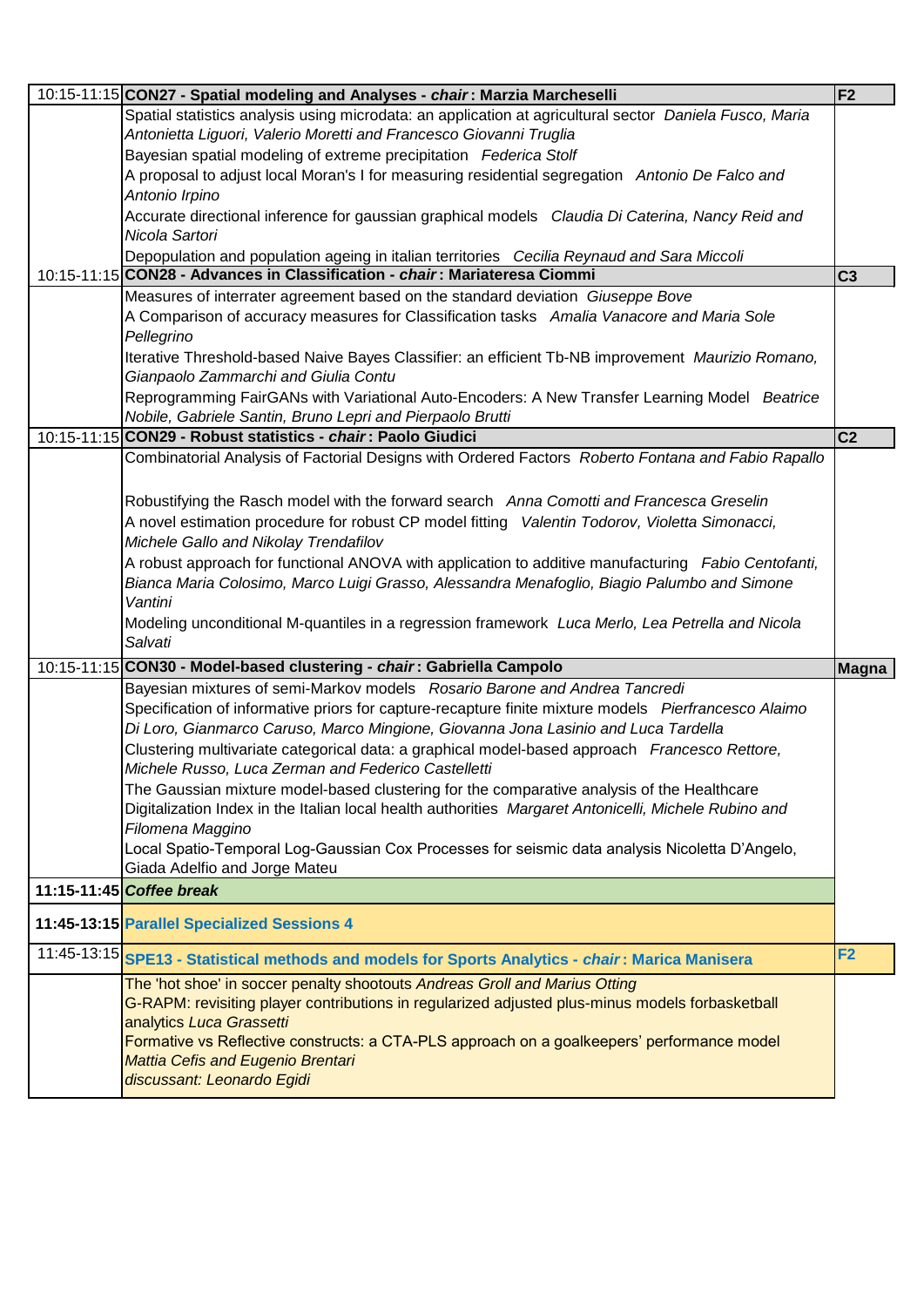|                   | 11:45-13:15 SPE14 - Integrating available Data Sources for Official Statistics - chair: Elena Grimaccia                                                 | C <sub>2</sub> |
|-------------------|---------------------------------------------------------------------------------------------------------------------------------------------------------|----------------|
|                   | The Use of Administrative Data for the Estimation of Italian Usually Resident Population Marco                                                          |                |
|                   | Caputi, Giampaolo De Matteis, Gerardo Gallo and Donatella Zindato                                                                                       |                |
|                   | Statistical Architecture for Register Based Population Size Estimation: A Proposal Fabrizio Solari,                                                     |                |
|                   | Antonella Bernardini, Angela Chieppa and Nicoletta Cibella                                                                                              |                |
|                   | Robust approaches to dealing with linkage error when analysing survey data Raymond Chambers                                                             |                |
|                   | discussant: Monica Pratesi                                                                                                                              |                |
|                   | 11:45-13:15 SPE15 - New frontiers for the analysis of the territorial economic phenomena                                                                | <b>Magna</b>   |
|                   | chair: Rosalia Castellano                                                                                                                               |                |
|                   | An empirical tool to classify industries by regional concentration and spatial polarization Diego                                                       |                |
|                   | Giuliani, Maria Michela Dickson, Flavio Santi and Giuseppe Espa                                                                                         |                |
|                   | Comparing non-compensatory composite indicators: a case study based on SDG for Mediterranean                                                            |                |
|                   | countries Francesca Mariani, Mariateresa Ciommi, Maria Cristina Recchioni, Giuseppe Ricciardo                                                           |                |
|                   | Lamonica and Francesco Maria Chelli                                                                                                                     |                |
|                   | Evaluating the determinants of innovation from a spatio-temporal perspective. The GWPR approach<br>Gaetano Musella, Giorgia Rivieccio and Emma Bruno    |                |
|                   | discussant: Luca Salvati                                                                                                                                |                |
|                   | 11:45-13:15 SPE16 - Dimension Reduction for complex data - chair: Rosaria Lombardo                                                                      | D <sub>2</sub> |
|                   | Discrimination and clustering via principal components Nikolay Trendafilov and Violetta Simonacci                                                       |                |
|                   | Exploratory graph analysis for configural invariance assessment Sara Fontanella, Alex Cucco and                                                         |                |
|                   | <b>Nicola Pronello</b>                                                                                                                                  |                |
|                   | Penalized likelihood factor analysis Kei Hirose                                                                                                         |                |
|                   | discussant: Valentin Todorov                                                                                                                            |                |
|                   | 11:45-13:15 Guest Session - SIFS - Italian Society of Statistical Physics                                                                               | E2             |
|                   | chair: Eugenio Lippiello                                                                                                                                |                |
|                   | Statistical Physics in Italy Roberto Livi (President of the SIFS)                                                                                       |                |
|                   | Statistical physics of networks Guido Caldarelli                                                                                                        |                |
|                   | Modelling of financial time series Fabrizio Lillo                                                                                                       |                |
|                   | 11:45-13:15 Meeting among Coordinators/Responsibles of Bachelor's or Master's degree programs in Statistics,                                            | A2             |
|                   | <b>Demography and Data Science</b>                                                                                                                      |                |
| 13:15-14:15 Lunch |                                                                                                                                                         |                |
|                   |                                                                                                                                                         |                |
|                   | 14:15-15:15 Parallel Contributed Sessions 7                                                                                                             |                |
|                   | 14:15-15:15 CON31 - Student performance evaluation - chair: Giulia Rivellini                                                                            | D <sub>2</sub> |
|                   | Rasch model versus Rasch Mixture model: strengthens and limits in identifying factors affecting<br>students' performance in mathematics Clelia Cascella |                |
|                   | Does taking additional Maths classes improve university performance? Martina Vittorietti, Andrea                                                        |                |
|                   | Priulla and Massimo Attanasio                                                                                                                           |                |
|                   | University dropout and churn in italy: an analysis over time Barbara Barbieri, Mariano Porcu, Luisa                                                     |                |
|                   | Salaris, Isabella Sulis, Nicola Tedesco and Cristian Usala                                                                                              |                |
|                   | The ANOGI for detecting the impact of education and employment on income inequality Elena                                                               |                |
|                   | Fabrizi, Alessio Guandalini and Alessandra Spagnoli                                                                                                     |                |
|                   | What causes juvenile crime? a case-control study Elena Dalla Chiara and Federico Perali                                                                 |                |
|                   | 14:15-15:15 CON32 - Methods and Applications in Survival analysis - <i>chair</i> : Gaetano Musella                                                      | C <sub>2</sub> |
|                   | Family history in survival and disease development Maria Veronica Vinattieri and Marco Bonetti                                                          |                |
|                   | Recursive partitioning for survival data Ambra Macis                                                                                                    |                |
|                   |                                                                                                                                                         |                |
|                   | Detecting survival patterns in a digital learning platform Marta Cannistrà, Mara Soncin, Federico Frattini                                              |                |
|                   | An extension of proper Bayesian bootstrap ensemble tree models to survival analysis Elena Ballante                                                      |                |
|                   |                                                                                                                                                         |                |
|                   | Modelling time to university dropout by means of time-dependent frailty COX PH models Mirko<br>Giovio, Paola Mussida and Chiara Masci                   |                |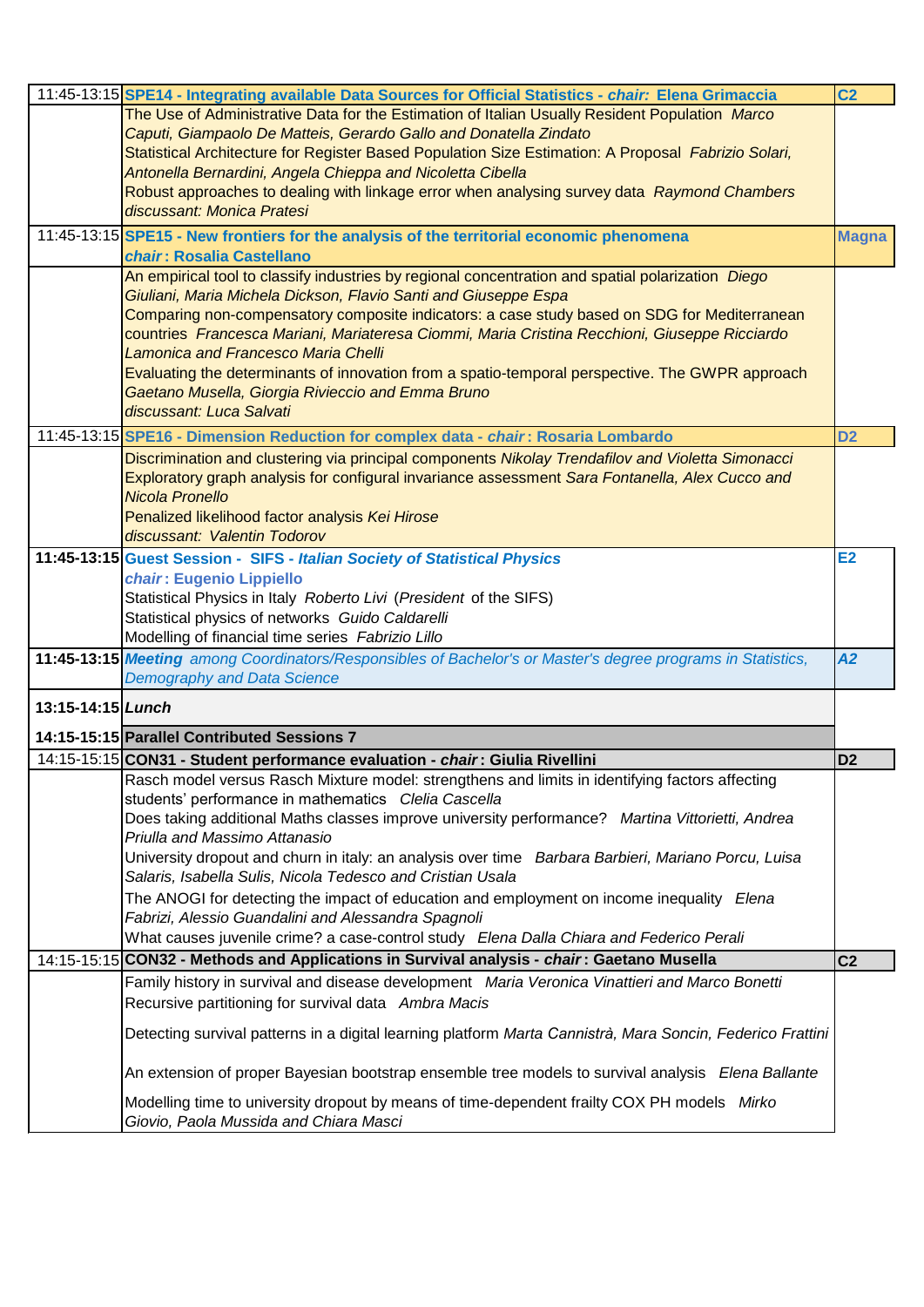| 14:15-15:15 CON33 - Text mining - chair: Michengelo Misuraca                                                                                                                            | E2             |
|-----------------------------------------------------------------------------------------------------------------------------------------------------------------------------------------|----------------|
| Topics & metaverse: an explorative analysis Emma Zavarrone, Alessia Forciniti and Emanuele Parisi                                                                                       |                |
| Applying Topic Models to bibliographic search: some results in basketball domain Manlio Migliorati<br>and Eugenio Brentari                                                              |                |
| Exploiting Text Mining and Network Analysis for future scenarios development: an application on<br>remote working Yuri Calleo, Simone Di Zio and Vanessa Russo                          |                |
| Emotion recognition in Italian political language to predict positionings and crises government Alessia<br>Forciniti and Emma Zavarrone                                                 |                |
| What does your self-description reveal about you? Riccardo Ricciardi                                                                                                                    |                |
| 14:15-15:15 CON34 - Variable selection and complete matrix approaches - chair: Michele Gallo                                                                                            | F <sub>2</sub> |
| A Statistical Approach for the Completion of Input-Output Tables Rodolfo Metulini, Giorgio Gnecco,<br>Francesco Biancalani and Massimo Riccaboni                                        |                |
| On multivariate records over sequences of random vectors with Marshall-Olkin dependence of<br>components Amir Khorrami Chokami and Simone A. Padoan                                     |                |
| The joint censored Gaussian graphical lasso model Gianluca Sottile, Luigi Augugliaro and Veronica<br>Vinciotti                                                                          |                |
| Variable selection with unbiased estimation: the cdf penalty Daniele Cuntrera, Vito M.R. Muggeo and<br>Luigi Augugliaro                                                                 |                |
| Automatic variable selection for MIDAS regressions: an application Consuelo Rubina Nava, Luigi<br>Riso and Maria Grazia Zoia                                                            |                |
| 14:15-15:15 CON35 - Distribution Theory and Estimation - chair: Serena Arima                                                                                                            | C <sub>3</sub> |
| A general framework for unit distributions Francesca Condino, Filippo Domma and Bozidar V. Popovic                                                                                      |                |
| Prediction intervals based on multiplicative model combinations Valentina Mameli and Paolo Vidoni                                                                                       |                |
| Some advances on pairwise likelihood estimation in ordinal data latent variable models Giuseppe<br>Alfonzetti and Ruggero Bellio                                                        |                |
| The logratio student t distribution Gianna Serafina Monti and Glòria Mateu-Figueras                                                                                                     |                |
| 14:15-15:15 CON36 - Functional Data Analysis - chair: Marco Stefanucci                                                                                                                  | Magna          |
| Nonparametric functional prediction bands: theory with an application to bike sharing mobility demand<br>in the city of Milan Jacopo Diquigiovanni, Matteo Fontana and Simone Vantini   |                |
| An R package for the statistical process monitoring of functional data Christian Capezza, Fabio<br>Centofanti, Antonio Lepore, Alessandra Menafoglio, Biagio Palumbo and Simone Vantini |                |
| Trend filtering for functional regression Federico Ferraccioli, Alessandro Casa and Marco Stefanucci                                                                                    |                |
| Conformal prediction for spatio-functional regression models Andrea Diana, Elvira Romano and<br>Antonio Irpino                                                                          |                |
| 15:15-16:30 Parallel Solicited Sessions 4                                                                                                                                               |                |
| 15:15-16:30 SOL14 - Statistical Methods for Science Mapping - <i>chair:</i> Massimo Aria                                                                                                | <b>Magna</b>   |
| A word embedding strategy to study the thematic evolution of ageing and healthcare expenditure                                                                                          |                |
| growth literature Milena Lopreite, Michelangelo Misuraca and Michelangelo Puliga                                                                                                        |                |
| An automatic approach for bibliographical co-words networks labelling Manuel J. Cobo and Maria<br>Spano                                                                                 |                |
| Characterising research areas in the field of AI Alessandra Belfiore, Angelo Salatino and Francesco<br>Osborne                                                                          |                |
| Mapping evolutionary paths of a society: the longitudinal analysis of the Italian Economia Aziendale<br>Corrado Cuccurullo, Luca D'Aniello and Michele Pizzo                            |                |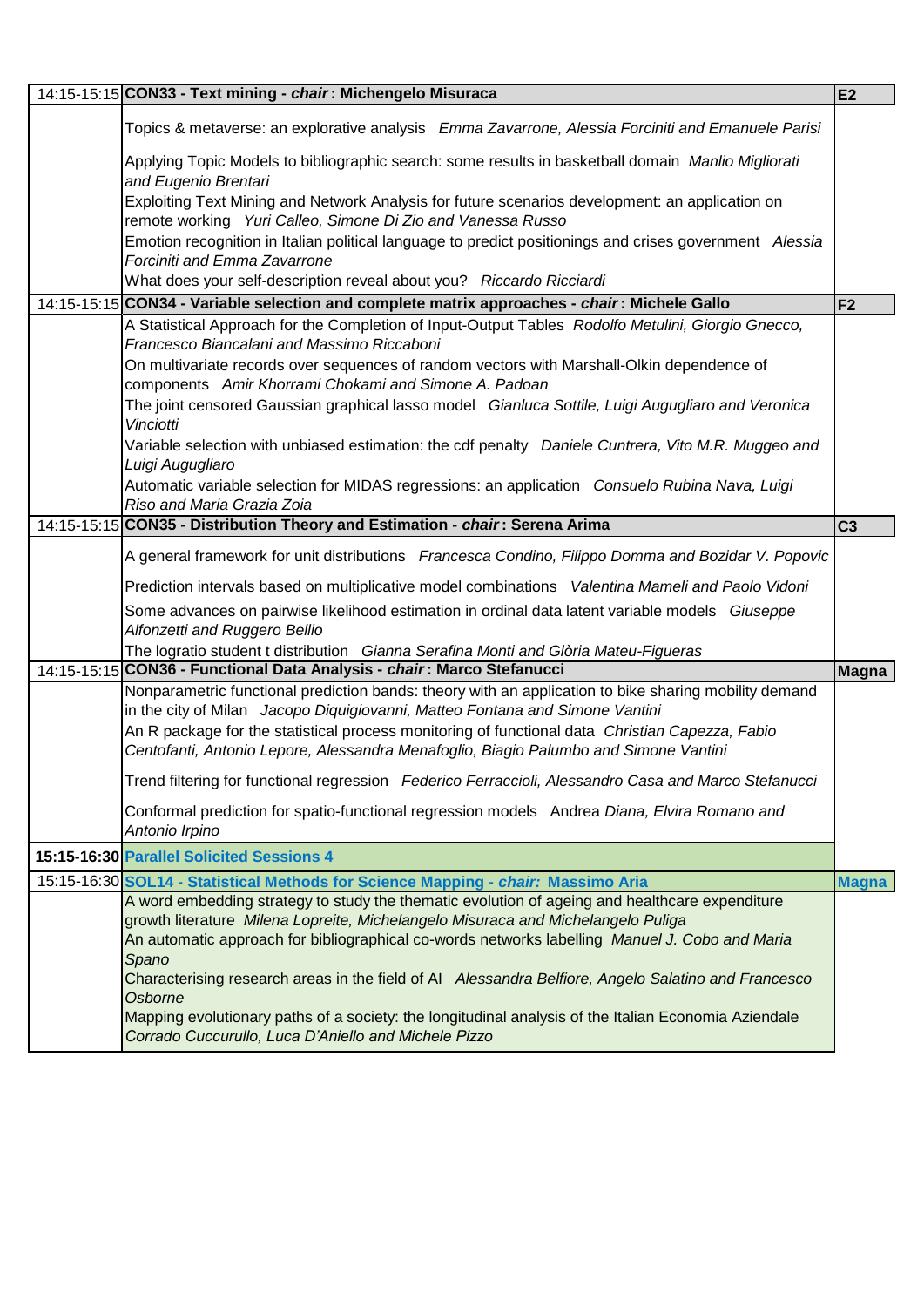| 15:15-16:30 SOL15 - Methodological Challenges in Policy Evaluation - chair: Marusca De Castris                                        | C <sub>2</sub> |
|---------------------------------------------------------------------------------------------------------------------------------------|----------------|
| Bayesian principal stratification with longitudinal data and truncation by death Giulio Grossi, Marco                                 |                |
| Mariani, Alessandra Mattei and Fabrizia Mealli                                                                                        |                |
| Optimal Policy Learning: implementing statistical learning to maximize policy impact Giovanni Cerulli,                                |                |
| Federico Brogi, Fabrizio De Fausti and Barbara Guardabascio                                                                           |                |
| Place-Based Policies and the location of economic activity: Evidence from the Italian Strategy for Inner                              |                |
| Areas Giuliano Resce, Gianluca Monturano and Marco Ventura                                                                            |                |
| Is the EIB Delivering On Economic Convergence? Carlo D'Ippoliti and Roberta Di Stefano                                                |                |
| 15:15-16:30 SOL16 - Modelling complex structures in ecological data - chair: Giovanna Jona Lasinio                                    | F <sub>2</sub> |
| New insights on the ecology and conservation of Mediterranean sharks through the development of                                       |                |
| Citizen Science networks and new modeling approaches Stefano Moro, Francesco Ferretti and                                             |                |
| <b>Francesco Colloca</b>                                                                                                              |                |
| An overdispersed Poisson model for forest fires occurrences in Southern Italian municipalities                                        |                |
| Crescenza Calculli and Serena Arima                                                                                                   |                |
| Assessment of the impact of anthropic pressures on the Giglio island meadow of Posidonia oceanica                                     |                |
| Gianluca Mastrantonio, Daniele Ventura, Gianluca Mancini and Giandomenico Ardizzone                                                   |                |
| Accounting for observation processes in spatio-temporal ecological data Janine Illian                                                 |                |
| 15:15-16:30 SOL17 - Statistics and indicators for the recovery and resilience plan - chair: Alessandra Righi                          | D <sub>2</sub> |
| The prominence of statistical information for the monitoring and effective implementation of the NRRP                                 |                |
| Andrea Petrella                                                                                                                       |                |
| Estimate the impact of the PNRR using the macroeconometric model for Italy (MeMo-It) Fabio                                            |                |
| Bacchini, Davide Zurlo, Roberto Golinelli                                                                                             |                |
| Big Data Analytics in mobile cellular networks as enabler for innovative statistics to evaluate the effects                           |                |
| of Recovery and Resilience Plan actions Andrea Zaramella, Dario Di Sorte, Denis Cappellari and                                        |                |
| <b>Bruno Zamengo</b>                                                                                                                  |                |
| Measuring the digital transition within the PA: proposals comparison Susanna Traversa and Enrico                                      |                |
| <i><b>Ivaldi</b></i>                                                                                                                  |                |
| 15:15-16:15 Parallel Contributed Sessions 8                                                                                           |                |
| 15:15-16:15 CON37 - Tourism and sport studies - chair: Pasquale Sarnacchiaro                                                          | C <sub>3</sub> |
| Assessing satisfaction of tourists visiting Italian museums: evidence from the eWOM Daria Mendola<br>and Valentina Oddo               |                |
| COVID-19 pandemic and tourism demand: a comparison between Spain and Italy Caterina Sciortino,                                        |                |
| Ludovica Venturella and Stefano De Cantis                                                                                             |                |
| A compositional analysis of tourism in Europe Francesco Porro                                                                         |                |
| Improving administrative data quality on tourism using Big Data Antonella Bianchino, Armando                                          |                |
| d'Aniello and Daniela Fusco                                                                                                           |                |
| 15:15-16:15 CON38 - Geographical variations of socio-demographic issues - chair: Ida Camminatiello                                    | C <sub>2</sub> |
| Elderly HCE and health care need: comparing spatially unexplained levels Irene Torrini, Laura Rizzi                                   |                |
| and Luca Grassetti                                                                                                                    |                |
| Measuring sustainable development at the regional level. The case of Italy Marianna Bartiromo and                                     |                |
| Enrico Ivaldi                                                                                                                         |                |
|                                                                                                                                       |                |
| Socio-economic deprivation and COVID-19 infection: a Bayesian spatial modelling approach Antonino                                     |                |
| Abbruzzo, Andrea Mattaliano, Alessandro Arrigo, Salvatore Scondotto and Mauro Ferrante                                                |                |
| Comparing local structures of spatio-temporal point processes on linear networks Nicoletta D'Angelo,<br>Giada Adelfio and Jorge Mateu |                |